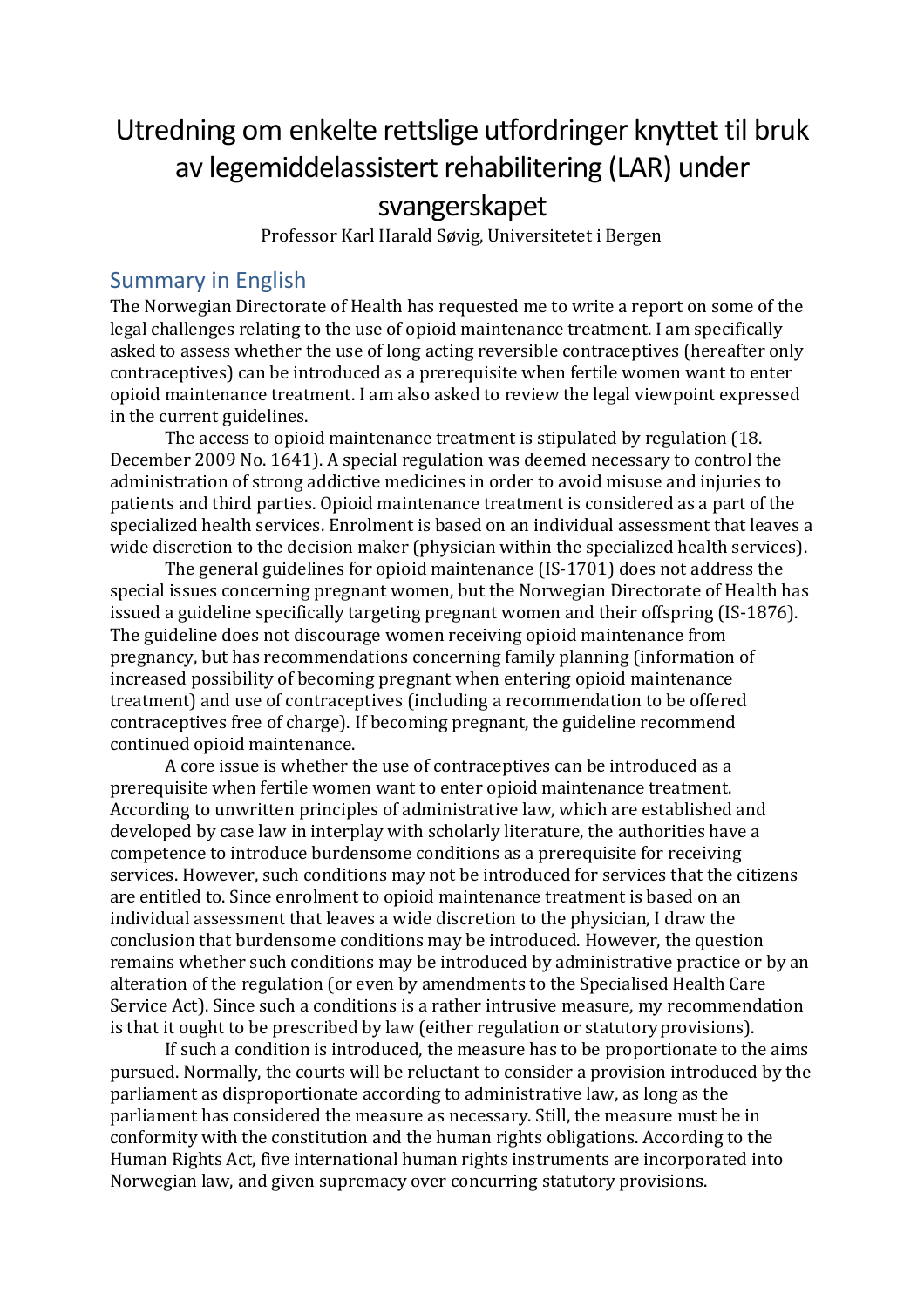The protection of human rights in the Norwegian Constitution underwent a total revision in 2014. The Constitution now protects both the "private life" (Article 102) and the "best interests of the child" (Article 104). However, there is a limited case law concerning these provisions. The attention is therefore paid to international human rights instruments, mainly the European Convention on Human Rights (ECHR) and the UN Convention on the Rights of the Child (CRC). The Human Rights Act incorporates both these instruments. Two questions are of interests: Firstly, will a condition to use long acting reversible contraceptives in order to receive opioid maintenance treatment be a violation of the female woman´s right to private life? The primary legal basis will here be ECHR Article 8. Secondly, may the state be obliged to introduce such conditions in order to provide a sufficient protection of the foetus? The primary legal basis will here be ECHR Article 2 (the right to life) and Article 3 (protection against torture or to inhuman or degrading treatment or punishment) as well as CRC Article 6 (the right to life).

Probably will the notion of "private life" also include the patient´s right to selfdetermination. Some support for such a viewpoint can be found in the Convention on Human Rights and Biomedicine (Oviedo Convention, 4 April 1997). According to the Oviedo Convention Article 5 an "intervention in the health field" may only be carried out after the person concerned has given "free and informed consent to it". Article 26 opens up for restrictions on the exercise of the rights secured by Article 5. Such restrictions must be "prescribed by law" and must be "necessary in a democratic society" in the interest of "… for the protection of the rights and freedoms of others". Also ECHR article 8 allows intervention of the private life as long as the measure is "necessary in a democratic society". According to established practice by the European Court of Human Rights (ECtHR) a core element in this assessment is whether the intervention is "proportionate" to the legitimate aim pursued. The foetus is a protected interest under the Convention (see below). A condition to use contraceptives will be introduced in order to protect the foetus. The member states will be given a certain "margin of appreciation" according to established practice by ECtHR. It is difficult to foresee the outcome of a case if conditions to use contraceptives are introduced, but some core elements in the assessment may be identified. A fundamental element under the proportionality test is whether alternative measures are insufficient. ECtHR will probably be reluctant to accept mandatory use of contraceptives unless the member state previously has introduced a system of voluntary use of contraceptives. ECtHR will also take into account the assessment made by the legislator when such a conditions is introduced, especially if the concurring interests are assessed and weighed against each other. If the World Health Association (WHO) has issued guidelines on the matter, these will also be taken into account, as well as the legal regulation in other member states.

ECtHR has decided many cases concerning the protection of the foetus, but mainly concerning abortion, which may be of less guidance when ot[her a](#page-1-0)spects are at stake. Some direction may be given by the judgement in Vo vs. France.<sup>1</sup> Owing to a mixup with another patient with the same surname, the applicant, who [was p](#page-1-0)regnant, underwent an examination which later made a therapeutic abortion necessary. She maintained that the unintentional killing of her child should have been classified as manslaughter. ECtHR came to the conclusion that it was not currently desirable or possible to rule on whether an unborn child was a person under Article 2. At best, it may be regarded as "common ground" between States that the foetus belongs to "the human

<span id="page-1-0"></span><sup>1</sup> *Vo vs. France*, Appl. No. 53924/00, judgement 8 July 2004 (Grand Chamber).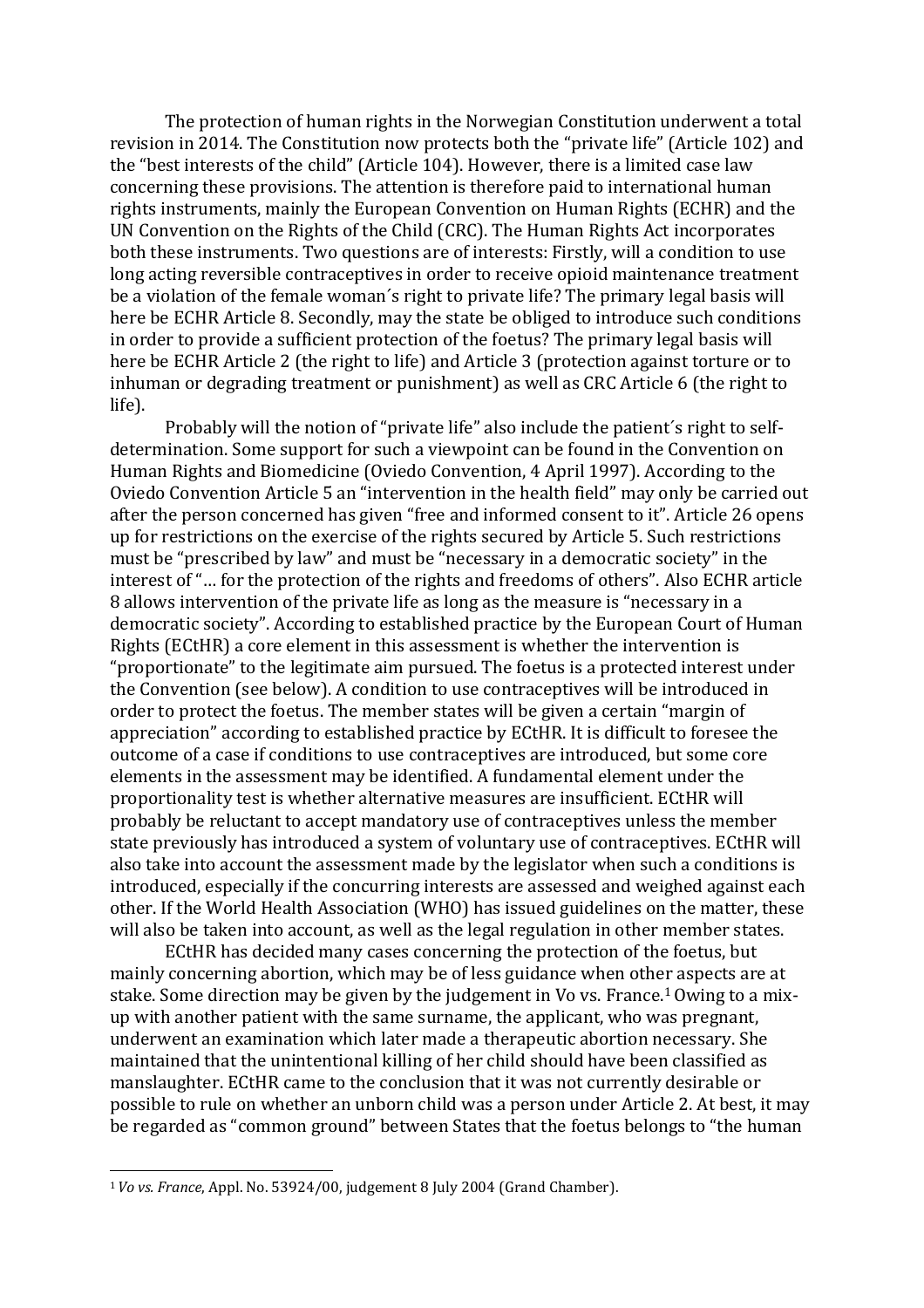race" (para 84). The "potentiality of that being and its capacity to become a person … require protection in the name of human dignity, without making it a 'person' with the 'right to life' for the purposes of Article 2". The judgment indicates that the foetus may enjoy some protection under ECHR, which could be of importance when assessing which measures that may be introduced to limit the "private life" of women receiving opioid maintenance treatment.

It is unclear whether the foetus is protected under CRC. The preamble recites the Declaration of the Rights of the Child, which states that "the child, by reason of his physical and mental immaturity, needs special safeguards and care, including appropriate legal protection, before as well as after birth". States Parties shall take appropriate measures to "ensure appropriate pre-natal and post-natal health care for mothers", cf. Article 24 litra d. However, during the drafting of CRC a proposal to include protection from the moment of conception was rejected. CRC will therefore not protect the foetus in full, but it may enjoy some protection as its capacity to become a person in line with the reasoning by ECtHR in Vo vs. France.

Given the limited protection given to the foetus, states will currently not be obliged to introduce contraceptives as a perquisite for fertile women receiving opioid maintenance treatment.

Turning to the assessment of the current guidelines, the Norwegian Directorate of Health takes as a starting point that if there is a conflict between the interests of the pregnant women and interests of the foetus, the latter should prevail. The directorate use CRC as a legal basis. Although this is not a solid basis for this conclusion due to the limited protection of the foetus, I agree with the viewpoint.

The directorate introduces the "precautionary principle" in the guidelines and states that this principle dictates that the foetus should not be exposed to substances where the side effects for the foetus is not fully documented. However, the directorate does not recommend that fertile women receiving opioid maintenance treatment should avoid pregnancy. In my opinion the directorate should make a more thorough assessment of the scientific evidence concerning the impact of the substances used in opioid maintenance treatment on the foetus and the long-term consequences for the child. It would be of particular interest to compare methadone/subutex with other drugs currently in use and where the use of contraceptives is recommended.

# 1 Innledning

Jeg er av Helsedirektoratet bedt om å gi en vurdering av enkelte rettslige utfordringer knyttet til bruk av legemiddelassistert rehabilitering (LAR) under svangerskapet. Jeg er spesielt bedt å gå inn på om kvinner som får tilbud om LAR-legemidler samtidig kan pålegges å bruke langtidsvirkende prevensjon. Jeg er også bedt om å vurdere i hvilken grad gjeldende retningslinjer for LAR-behandling i tilstrekkelig grad tar opp juridiske aspekter.

I utredningen gir jeg først en oversikt over utviklingen av tilbudet om LARbehandling (pkt. 2). Hoveddelen er knyttet til en eventuell innføring av pålegg om bruk av langtidsvirkende prevensjon for kvinner som får LAR-legemidler. Her ser jeg både på de forvaltningsrettslige rammene (pkt. 3) og de overordnete føringene som følger av menneskerettighetene (pkt. 4). Deretter ser jeg nærmere på de juridiske føringene som er gitt i dagens retningslinjer (pkt. 5). Sammenfattende merknader er tatt inn til slutt (pkt. 6).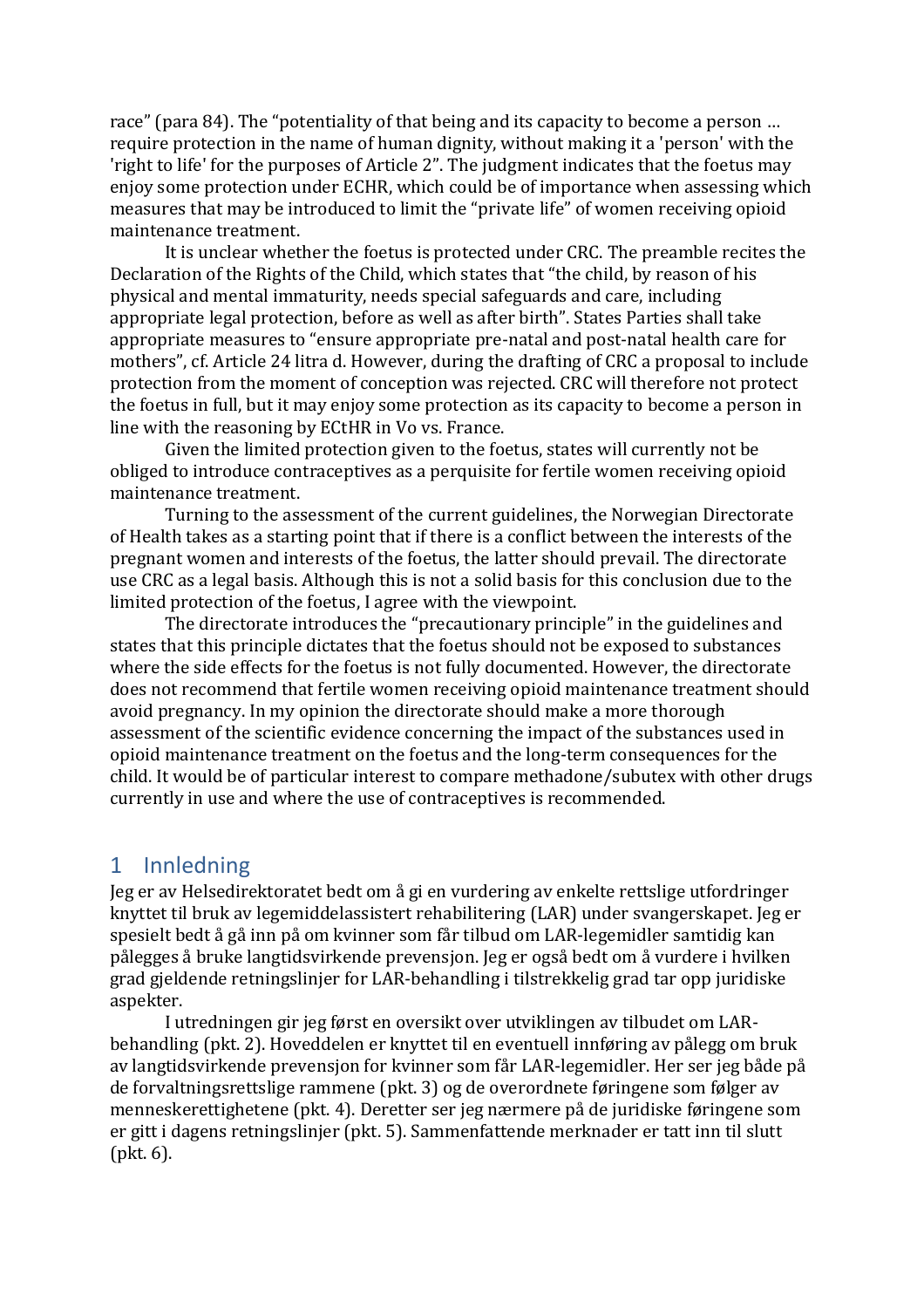Mandatet er knyttet til «langtidsvirkende legemidler». Inn under denne kategorien faller for eksempel spiral og P-piller. Jeg går ikke nærmere inn på selve valget av prevensjonsmiddel. Jeg legger til grunn at i den grad kvinner som mottar LARlegemidler samtidig blir oppfordret til eller pålagt prevensjonsbruk, vil de få nødvendig veiledning og kunne velge mellom aktuelle langtidsvirkende prevensjonsmidler. Jeg tar ikke opp spørsmål som er knyttet til kontroll av om kvinnen faktisk bruker de prevensjonsmidlene som er eventuelt måtte bli pålagt. Heller ikke spørsmål knyttet til den vordende far er tatt opp i denne utredningen.

Det ligger utenfor rammen av denne utredningen å ta stilling til hvilken skadevirkning bruk av LAR-legemidler eventuelt har på fosteret og langtidsvirkninger på barnet. Samtidig henger de medisinskfaglige spørsmålene sammen med de rettslige. Jo større skadevirkning som foreligger, og jo bedre denne er dokumentert, jo større grunnlag er det for å akseptere restriktive tiltak mot kvinnen for å beskytte fosteret.

# 2 Kort om utviklingen av LAR og aktuelle retningslinjer

Etter noen forsøk med bruk av Metadon på 1970-tallet, kom bruken av legemidler som ledd i behandlingen av opiatavhengige på dagsorden på 1980-tallet.<sup>2</sup> Ordningen ble opprinnelig innført som et forsøksprosjekt, med snevre vilkår for [innta](#page-3-0)k. De første sentrale føringene kom gjennom et rundskriv om «Midlertidige retningslinjer for metadonassistert rehabilitering av 2. april 1998» (rundskriv I-25/98). Dette ble senere erstattet av «Retningslinjer for legemiddelassistert rehabilitering av narkotikamisbrukere» (rundskriv I-35/2000, som erstattet rundskriv I-25/98).[3](#page-3-1) Erfaringene var at kriteriene for inntak var tolket strengt. Aldersgrensen var [satt t](#page-3-1)il 25 år, men det kunne gjøres unntak fra denne etter en samlet vurdering. Sosial- og helsedepartementet presiserte derfor i rundskriv om «Legemiddelassistert rehabilitering av narkotikamisbrukere – nærmere om inntakskriteriene og unntak fra disse» (I-5/2003) at det kan gjøres unntak fra alderskriteriet og redegjorde for aktuelle vurderingsmomenter. Retningslinjene inneholdt også vilkår om urinprøvekontroll og kriterier for utskriving. Ingen av retningslinjene tok opp de særlige utfordringene knyttet til graviditet ved bruk av LAR-legemidler. Legers rett til forskrivning av LARlegemidler har i hele perioden vært regulert gjennom utleveringsforskriften (forskrift 27. april 1998 nr. 455 om rekvirering og utlevering av legemidler fra apotek).

Først ved forskrift om legemiddelassistert rehabilitering (LAR-forskriften) ble kriteriene for inntak knesatt gjennom forskrift (18. desember 2009 nr. 1641). Forskriften er hjemlet i spesialisthelsetjenesteloven § 3-16 og helsepersonelloven § 11 (rekvirering av reseptbelagte legemidler). Da hjemmelsbestemmelsen i spesialisthelsetjenesteloven ble innført, skrev departementet at LAR-behandling «i hovedsak [bør] [fø](#page-3-2)lge pasientrettighetslovens regler, kombinert med faglige retningslinjer».[4](#page-3-2) Spørsmålet om en pasient «skal tas inn i LAR avgjøres ut i fra en faglig vurdering av [pasi](#page-3-2)entens behov for helsehjelp, hvilken type behandling pasienten bør gis og en vurdering av om kriteriene i prioriteringsforskriften er oppfylt». Departementet fant det likevel nødvendig å gi en egen forskrift, særlig på grunn av adgangen til

<span id="page-3-0"></span><sup>2</sup>Se nærmere Evy Frantzen, *Metadonmakt*, Universitetsforlaget 2001, s. 26–42.

<span id="page-3-1"></span><sup>3</sup>Se også rundskriv om «Legemiddelassistert rehabilitering av narkotikamisbrukere» (I-33/2001) som endret reguleringen av ansvarsforhold og organisering.

<span id="page-3-2"></span><sup>4</sup>Ot.prp. nr. 53 (2006–2007) *Om lov om endringer i pasientrettighetsloven m.m. (ventetidsgaranti for barn og unge under 23 år med psykiske lidelser eller rusmiddelavhengighet og justeringer etter rusreformen)* s. 43–44.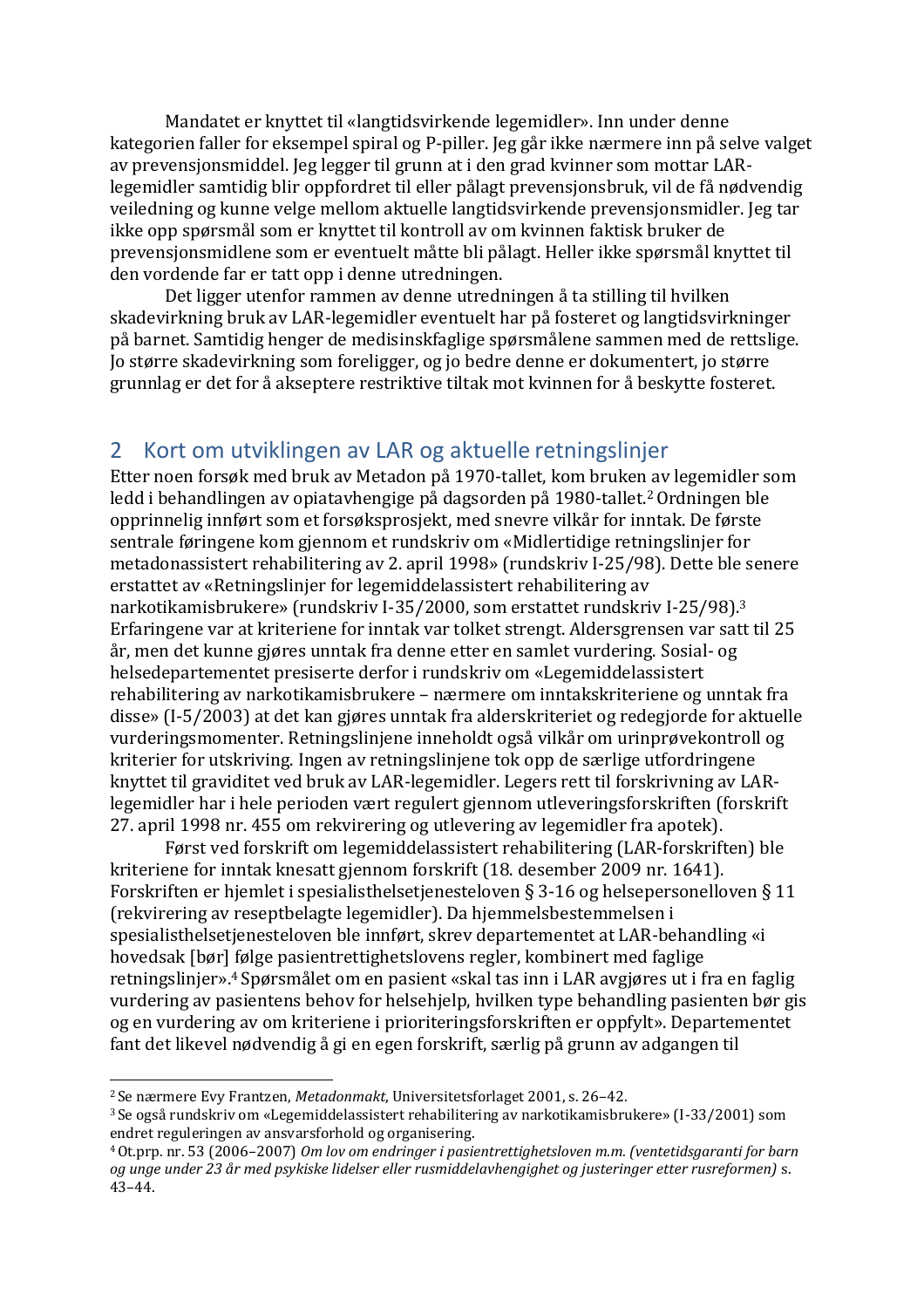<span id="page-4-3"></span>urinprøver. Kontrollen var etter retningslinjene basert på forhåndssamtykke fra pasientene. Departementet mente at det «kan stilles spørsmål ved den reelle frivilligheten ved slike samtykker» og konkluderte derfor med at adgangen til kontroll bør hjemles i forskrift.[5](#page-4-0) Forskriften inneholder bl.a. regler om inntak og (tvungen) utskriving, utlevering [og](#page-4-0) inntak av LAR-legemidler og urin- og blodprøver.

Helsedirektoratet har i kjølvannet av forskriften gitt ut to retningslinjer om LAR. Direktoratet ga først ut «Nasjonal retningslinje for legemiddelassistert rehabilitering ved opioidavhengighet» (IS-1701) i august 2010. Denne gir generelle føringer for alle aktuelle pasientgrupper. I mai 2011 ga direktoratet ut «Nasjonal retningslinje for gravide i legemiddelassistert rehabilitering (LAR) og oppfølging av familiene frem til barnet når skolealder» (IS-1876). Denne gir spesielle føringer knyttet til gravide, men tar også opp prevensjonsveiledning og planlegging av graviditet (pkt. 6.1.1). Direktoratet fraråder ikke kvinner som mottar LAR-behandling fra å bli gravide, men skriver at kvinner i fertil alder bør få prevensjonsveiledning (se nærmere om disse føringene i pkt. 5).

Verdens helseorganisasjon (WHO) [ga i](#page-4-1) 2014 ut retningslinjer om rusmiddelbruk og rusmiddelavhengighet under graviditet. [6](#page-4-1) Retningslinjene gir ulike anbefalinger for forskjellige typer rusmidler. For gravide k[vinner](#page-4-1) med opiatavhengighet anbefaler WHO at kvinnene skal oppfordres til vedlikeholdsbehandling med opiater hvor dette er tilgjengelig fremfor total nedtrapping («detixification»). Anbefalingen er gradert som sterk («strong)», men erfaringsgrunnlaget er veldig lavt («very low»). Retningslinjene er i første rekke rettet mot tiltak for kvinner som er gravide, men WHO har også merknader knyttet til tilbudet til rusmiddelavhengige kvinner i fertilalder. Utgangspunktet er at forebyggende arbeid skal prioriteres. Kvinner i denne gruppen skal ha tilgang til rimelig prevensjon og behandlingstilbud («affordable prevention and treatment services») og tiltakene skal utformes med oppmerksomhet rettet deres spesielle situasjon (taushetsplikt m.v.). Kvinner skal ifølge WHO ikke ekskluderes fra tilgang til helsetjenester på grunn av deres rusmiddelavhengighet.

Kravet til faglig forsvarlighet er en generell norm som dekker alle former for helsehjelp, også LAR-behandling. Etter helsepersonelloven § 4 skal helsepersonell «utføre sitt arbeid i samsvar med de krav til faglig forsvarlighet og omsorgsfull hjelp som kan forventes ut [fra](#page-4-2) helsepersonellets kvalifikasjoner, arbeidets karakter og situasjonen for øvrig».[7](#page-4-2) Denne normen gjelder selvsagt også ved forskriving av LARlegemidler. Ved vurderingen av hva som er faglig forsvarlig, vil tilsynsmyndigheter og andre legge stor vekt på de føringene som er gitt av helsemyndigheter, slik som retningslinjene fra Helsedirektoratet og WHO. Slik sett vil någjeldende og fremtidige retningslinjer ha stor betydning for spørsmålet om kvinner bør oppfordres til eller kan pålegges å bruke langtidsvirkende prevensjon.

Upubliserte anslag fra Helsedirektoratet er at ca. 8000 pasienter mottar legemiddelassistert rehabilitering i dag. Av disse er ca. 1500 kvinner i fertil alder. Helsedirektoratets erfaring er at mange kvinner i LAR ikke tror de kan bli gravide og at graviditeter kan komme svært overraskende (IS-1876, pkt. 6.1.1). Norske undersøkelser viser at ca. 75 % av graviditetene hos kvinner i LAR ikke er planlagte (IS-1876, pkt. 6.1.1 med videre henvisninger).

<span id="page-4-0"></span> $5$  Ot.prp. nr. 53 (2006–2007) s. 44.

<span id="page-4-1"></span><sup>6</sup>WHO, *Guidelines for the identification and management of substance use and substance use disorders in pregnancy*, 2014.

<span id="page-4-2"></span><sup>7</sup>Se bl.a. Anne Kjersti Befring, Morten Kjelland og Aslak Syse, *Sentrale helserettslige emner,* Gyldendal 2016, s. 79–103.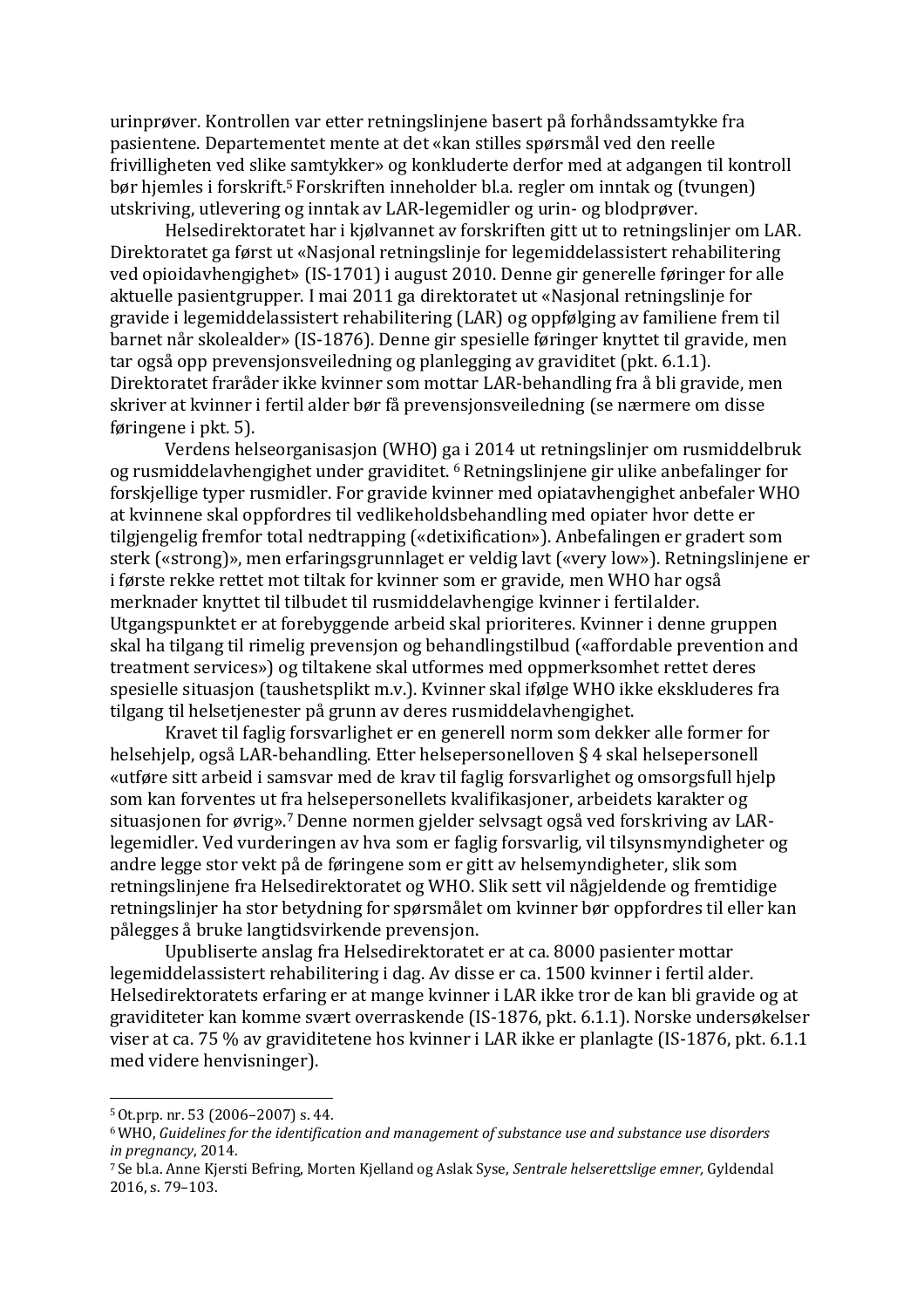# <span id="page-5-2"></span>3 De forvaltningsrettslige rammene

### 3.1 Presentasjon av aktuelle hjemmelsgrunnlag

Det sentrale spørsmålet i utredningen er om kvinner som mottar legemiddelassistert rehabilitering samtidig kan pålegges bruk av langtidsvirkende prevensjon. Siktemålet vil være å hindre at kvinnene blir gravide mens de inntar legemidler som kan ha negativ effekt på fosteret. Formålet er altså å hindre skade på barnet som senere blir født.

Dagens forskrift og retningslinjer inneholder ingen regler om prevensjonsbruk. Et vilkår om prevensjonsbruk kan tenkes innført på flere måter. De to mest nærliggende er gjennom praksis ved at spesialisttjenesten rutinemessig stiller vilkår om prevensjonsbruk (pkt. 3.2 nedenfor) eller i form av en lov- eller forskriftshjemmel som uttrykkelig setter opp et vilkår (pkt. 3.3 nedenfor). Begge de to alternativene reiser en del fellesspørsmål (pkt. 3.4 nedenfor). En eventuell forvaltningsrettslig mulighet til å innføre et vilkår om prevensjonsbruk, vil uansett være uinteressant om de menneskerettslige normene (se pkt. 4) stenger for et slikt tiltak. Det er likevel tjenlig å drøfte de forvaltningsrettslige spørsmålene først.

### 3.2 Nærmere om de aktuelle hjemmelsgrunnlagene

### 3.2.1 Vilkår etablert gjennom praksis

Vi har i Norge ingen generelle lovbestemmelser om når forvaltningen kan sette vilkår som betingelse for å få tildelt et velferdsgode eller andre begunstigende avgjørelser. Pasient- og brukerrettighetsloven inneholder heller ingen særlige regler om vilkårsstillelse for medisinsk behandling. Adgangen til å stille vilkår er utviklet i et samspill mellom rettspraksis og juridisk teori. Et grunnleggende skille er satt opp mellom situasjoner hvor søkeren har rettskrav på et gode og der hvor tildelingen beror på en hensiktsmessighetsvurdering av forvaltningen («fritt skjønn»). Utgangspunktet i juridisk teori er at vilkårsstillelse er uaktuelt hvor borgeren har rettskrav på en ytelse. Bakgrunnen er at lovhjemmelen her stiller opp de kriteriene som må være oppfylt for å en ytelse. Forvaltningen kan da ikke sette opp ytterligere vilkår. Ifølge Eckhoff og Smith ville det «stride mot lex-superiorprinsippet å nekte noe den private har krav på (og mot legalitetsprinsippet å pålegge plikter som det ikke er hjemmel for i lov)».<sup>8</sup> Selv om loven gir borgeren rettskrav på en ytelse, kan «innh[old](#page-5-1)et av denne i så stor g[rad b](#page-5-0)ero på skjønn at dette kan gi adgang til å sette vilkår».[9](#page-5-1) Et illustrerende eksempel fra velferdsretten er Rt. 2010 s. 612. Her kom Hø[yest](#page-5-1)erett under dissens 3-2 til at forvaltningen uten lovhjemmel kunne sette vilkår om sårstell av en pasient som var langtidsinnlagt [på e](#page-5-2)t kommunalt sykehjem, selv om pasienten hadde rettskrav på sykehjemsplass.[10](#page-5-2) Dommen er omdiskutert og omstridt, uten at det er grunnlag for å gå inn på kritikken [he](#page-5-2)r.

En må derfor først diskutere om legemiddelassistert rehabilitering er en ytelse som rusmiddelavhengige har rettskrav på. Etter LAR-forskriften § 4 skal det foretas en «konkret og samlet» tverrfaglig vurdering av helsetilstanden til pasienter som er henvist til legemiddelassistert rehabilitering, jf. første ledd. Legemiddelassistert rehabilitering skal «som hovedregel» ikke være det første behandlingsalternativet, jf. andre ledd.

<span id="page-5-1"></span><span id="page-5-0"></span><sup>8</sup>Torstein Eckhoff og Eivind Smith, *Forvaltningsrett*, 10. utgave, Universitetsforlaget 2014, s. 413. Se også Hans Petter Graver, *Alminnelig forvaltningsrett*, 4. utg., Universitetsforlaget 2015, s. 265–266. <sup>9</sup>Hans Petter Graver, *Alminnelig forvaltningsrett*, 4. utg., Universitetsforlaget 2015, s. 266.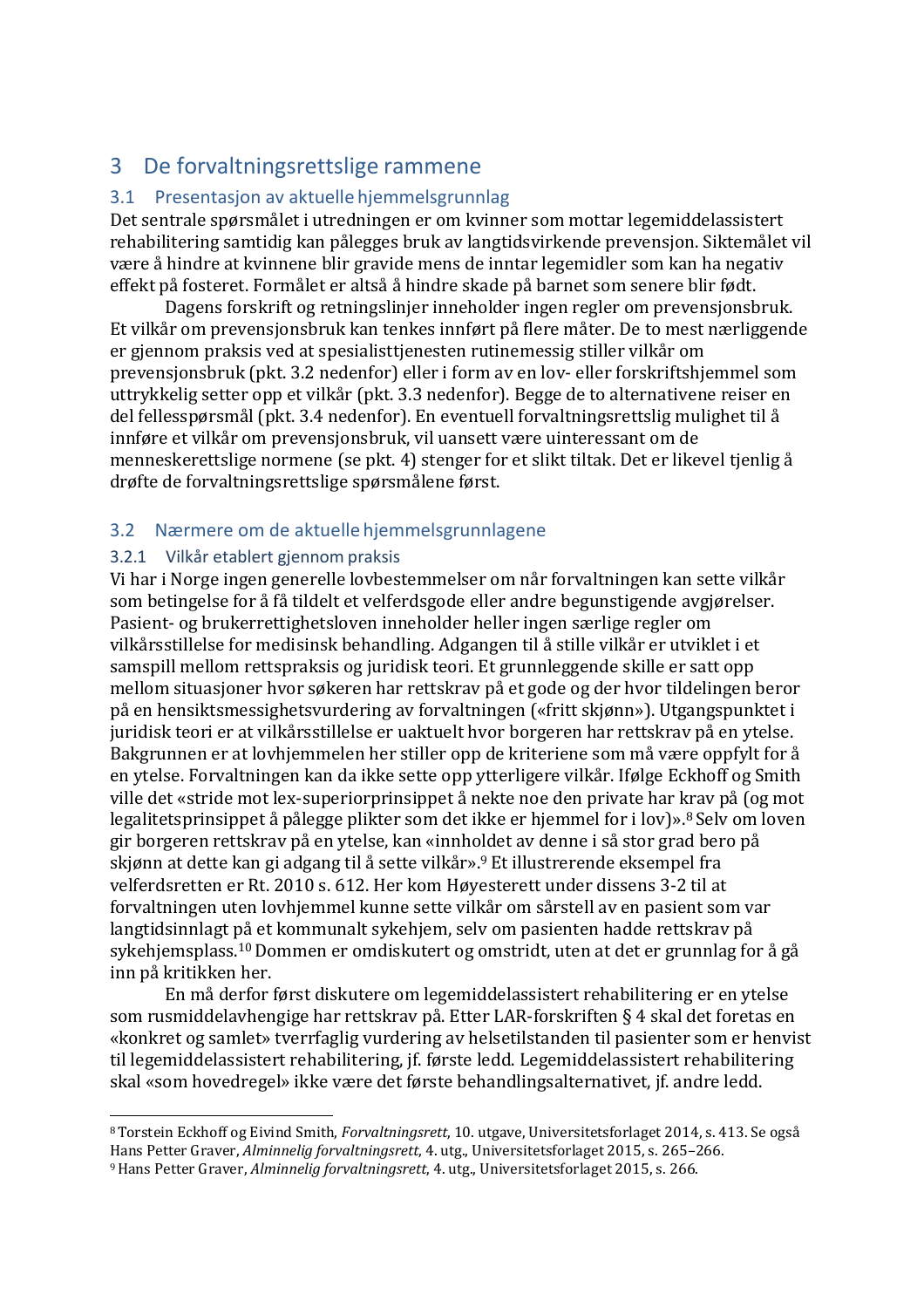Pasientens «alder og lengde på opiatavhengighet» skal alltid «tillegges særskilt vekt» ved vurderingen av om legemiddelassistert rehabilitering tilbys, jf. tredje ledd.

Rusmiddelavhengige har som andre pasienter et rettskrav på «nødvendig helsehjelp [fra](#page-6-0) spesialisthelsetjenesten», jf. pasient- og brukerrettighetsloven § 2-1b annet ledd.[11](#page-6-0) I forarbeidene til endringen av bestemmelsen skriver imidlertid departe[mentet a](#page-6-0)t rettighetsposisjonen ikke betyr at «vedkommende i ut[gangs](#page-6-1)punktet har krav på en bestemt type tjeneste eller helsehjelp på et bestemt nivå».[12](#page-6-1) LARforskriften er en særregulering av én bestemt type helsehjelp fra spesialisthelsetjenesten. Slik forskriften er formulert, åpner den for «skjønn i vurderingen» (IS-1701 s. 36). Personer med opiatbasert avhengighet har rettskrav på nødvendig helsehjelp fra spesialisthelsetjenesten, men i hvilken form denne skal gis beror på et konkret faglig skjønn. En kan vanskelig se at domstolene skal kunne overprøve denne vurderingen i en slik utstrekning at en kan si at rusmiddelavhengige har et rettskrav på legemiddelassistert rehabilitering. For ordens skyld skal det tilføyes at en eventuell uenighet om denne konklusjonen er uten betydning for diskusjonen av de menneskerettslige rammene (se pkt. 4).

Siden rusmiddelavhengige ikke har et rettskrav på legemiddelassistert rehabilitering, oppstår spørsmålet om spesialisthelsetjenesten kan sette vilkår om prevensjonsbruk. Selve gjennomføringen er også regulert av LAR-forskriften. Her setter § 7 nærmere bestemmelser om utlevering og inntak, og § 8 har regler om urinprøver, blodprøver og prøver av annet biologisk materiale. De to bestemmelsene inneholder ulike vilkår som spesialisthelsetjenesten eller allmennlege i primærhelsetjenesten kan sette for utlevering. En må da vurdere om oppregningen i forskriften skal anses som uttømmende, eller om en i tillegg kan sette andre vilkår, slik som bruk av prevensjon.[13](#page-6-2) Etter mitt syn vil et vilkår om prevensjonsbruk være av en annen karakter enn de som allerede er satt gjennom forskriften. Derfor kan ikke de vilkårene som allerede er oppstilt, utelukke andre vilkår, så sant disse er saklige og formålsmessige, jf. drøftelsen under pkt. 3.2.3. Uansett oppstår spørsmålet om lov- eller forskriftsendring er nødvendig eller ønskelig, jf. drøftelsen i pkt. 3.2.2.

#### 3.2.2 Vilkår etablert gjennom lov- ellerforskriftsendring

Spørsmålet her er om en kan innføre et vilkår om prevensjonsbruk gjennom endring av spesialisthelsetjenesteloven eller LAR-forskriften. Utgangspunktet er at Stortinget står fritt til å innføre de vilkår for helsetjenester som lovgiver finner hensiktsmessige, innenfor rammene av Grunnloven eller de forpliktelsene som følger av menneskerettighetskonvensjoner som er inkorporert gjennom menneskerettsloven. Sistnevnte kan i prinsippet endres. I praksis vil det være uaktuelt å andre menneskerettsloven for å innføre et konkret tiltak som prevensjonsbruk, og uansett vil grunnlovsvernet langt på vei rekke like langt som de inkorporerte menneskerettsbestemmelsene. Det sentrale spørsmålet dersom lovgiver skulle ønske å

<span id="page-6-0"></span><sup>11</sup>Se Asbjørn Kjønstad, Aslak Syse og Morten Kjelland, *Velferdsrett I,* 6. utg., Gyldendal 2017, s. 233 som betegner bestemmelsen som en «klar juridisk rettighet».

<span id="page-6-1"></span><sup>12</sup>Prop. 118 L (2012–2013) *Endringer i pasient- og brukerrettighetsloven mv. (rett til nødvendig helsehjelp og pasientrettighetsdirektivet m.m.)* s. 102.

<span id="page-6-2"></span><sup>13</sup>Se Torstein Eckhoff og Eivind Smith, *Forvaltningsrett*, 10. utgave, Universitetsforlaget 2014, s. 411–412 og Hans Petter Graver, *Alminnelig forvaltningsrett*, 4. utg., Universitetsforlaget 2015, s. 264–265 (tiltaksorienterte hjemler).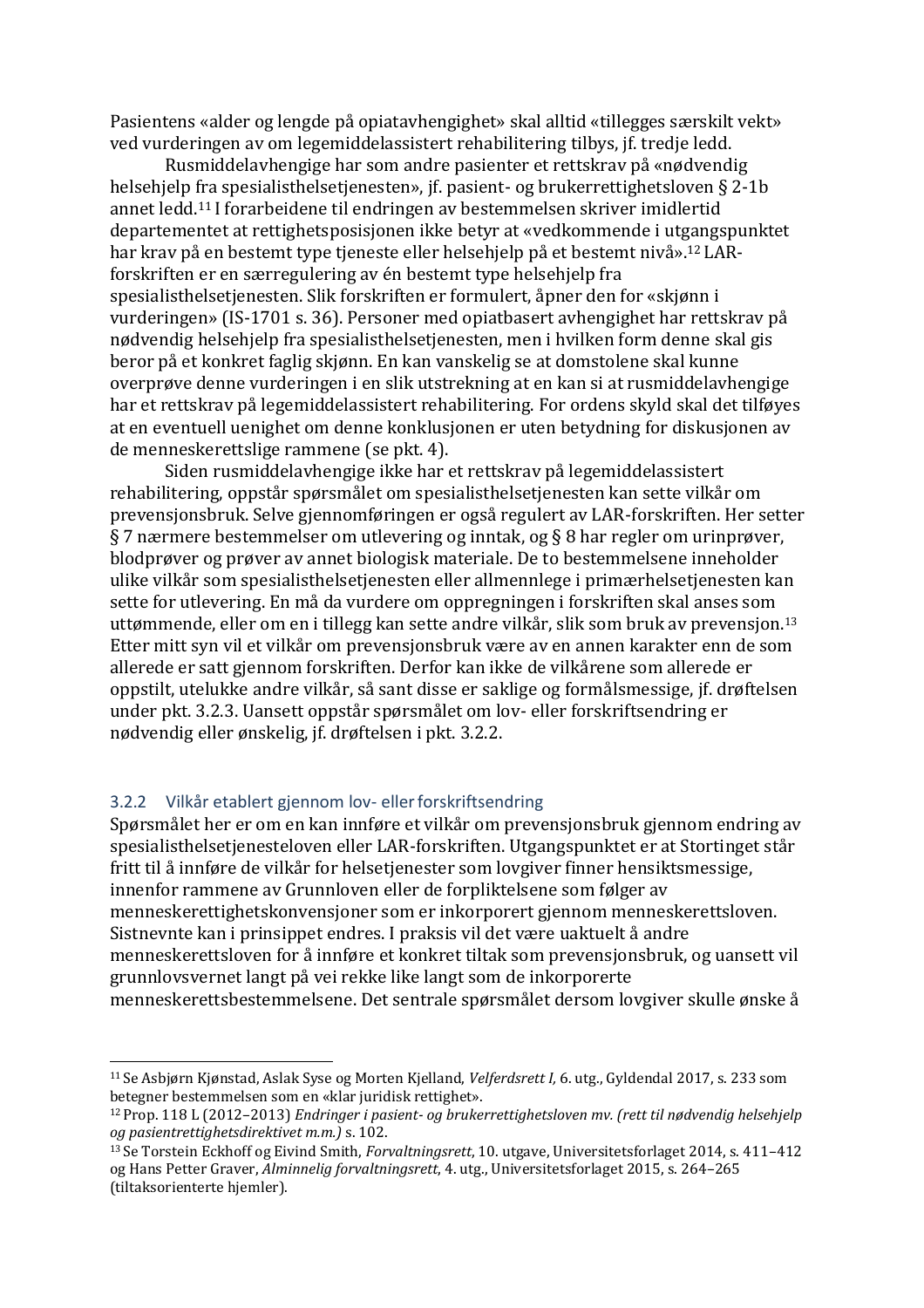innføre en bestemmelse om prevensjonsbruk, vil derfor være knyttet til det menneskerettslige vernet (pkt. 4).

Kompetansen til å innføre et vilkår gjennom forskrift er mer begrenset enn ved lovendring, siden en forskrift også må holde seg innenfor de rammene som ellers er trukket opp av lovgivningen. Siden lovgivingen inneholder få føringer for gjennomføring av helsehjelp, vil ikke denne stenge for en egen hjemmel i LAR-forskriften. Derimot kan det ha betydning for den menneskerettslige vurderingen om et eventuelt vilkår er innført av Stortinget eller departementet gjennom forskrift. Domstolene vil som utgangspunkt være mer tilbakeholdne med å overprøve et vilkår som er introdusert av lovgiver (pkt. 4).

Som bebudet foran under pkt. 3.2.1 kan en tenke seg at spesialisthelsetjenesten ønsker å innføre et vilkår om prevensjonsbruk gjennom praksis, uten forankring i loveller forskrift. Spørsmålet er både om en slik praksisomlegging er mulig innenfor de rettslige rammene, og om det er ønskelig med etablering av slike vilkår gjennom praksis.

Forvaltningsrettslig teori tar som utgangspunkt at tyngende vilkår ikke nødvendigvis trenger hjemmel i lov, men formuleringene varierer noe og det er usikkert hvor langt adgangen rekker.[14](#page-7-0) Et eventuelt vilkår om prevensjonsbruk har et tvangselement. Kvinnen øn[ske](#page-7-0)r medisinsk behandling i form av LAR-legemidler, men får ikke tilgang til dette godet uten samtidig å bruke langtidsvirkende prevensjon. En kan her ikke legge [vekt](#page-7-1) på at hun faktisk samtykker til prevensjonsbruken fordi hun mangler reell valgfrihet.[15](#page-7-1) Utgangspunktet etter pasient- og brukerrettighetsloven er at helsehjelp bar[e ka](#page-7-1)n gis med pasientens samtykke, med mindre detforeligger «lovhjemmel eller annet gyldig rettsgrunnlag». Den omtalte Sårstell-dommen er et eksempel på at Høyesterett har akseptert vilkår uten lovhjemmel som inneholder klare tvangselement. Dommen er avsagt under dissens (3-2) som indikerer at en sto overfor et grensetilfelle. Dessuten gjaldt den en nødrettslignende situasjon, hvor sårstell på et eller annet tidspunkt ville være påkrevd. Et vilkår om prevensjonsbruk stiller seg annerledes og er mer et planlagt tiltak som ønskes innført for en større gruppe pasienter. Konklusjonen er usikker. Muligens vil domstolene akseptere et vilkår om prevensjonsbruk som er innført gjennom praksis, men en kan ikke utelukke at de vil stille opp et krav om lovhjemmel, jf. også diskusjonen nedenfor i pkt. 4.3 om det menneskerettslige hjemmelskravet.

Hvis en legger til grunn at spesialisthelsetjenesten har adgang til å stille vilkår om prevensjonsbruk uten hjemmel i lov eller forskrift, oppstår spørsmålet om en slik reguleringsform er ønskelig. Fordelen med en praksisbasert omlegging er at helseforetakene kan «prøve ut» tiltaket i mindre skala. Samtidig er utgangspunktet at tilgangen til spesialiserte helsetjenester skal være lik over hele landet. Vilkårsbruk er dessuten et drastisk tiltak, selv om forutsetningen her er at det ikke er så inngripende at lovhjemmel er nødvendig. Uansett griper et eventuelt vilkår om prevensjonsbruk inn i kvinners rett til selv å bestemme over egen reproduksjon, og reiser flere prinsipielle spørsmål. Min anbefaling er derfor at en eventuell innføring av vilkår skjer gjennom lovendring som eventuelt fylles ut med forskriftsregulering.

#### 3.2.3 Fellesspørsmål

Utgangspunktet for den videre drøftelsen vil her være at et vilkår om prevensjonsbruk er innført, enten av spesialisthelsetjenesten eller i form av en lov- eller forskriftsendring.

<span id="page-7-0"></span><sup>14</sup>Torstein Eckhoff og Eivind Smith, *Forvaltningsrett*, 10. utgave, Universitetsforlaget 2014, s. 413 og Hans Petter Graver, *Alminnelig forvaltningsrett*, 4. utg., Universitetsforlaget 2015, s. 265.

<span id="page-7-1"></span><sup>15</sup> Se også argumentasjonen i Ot.prp. nr. 53 (2006–2007) s. 44, sitert foran ved note [5.](#page-4-3)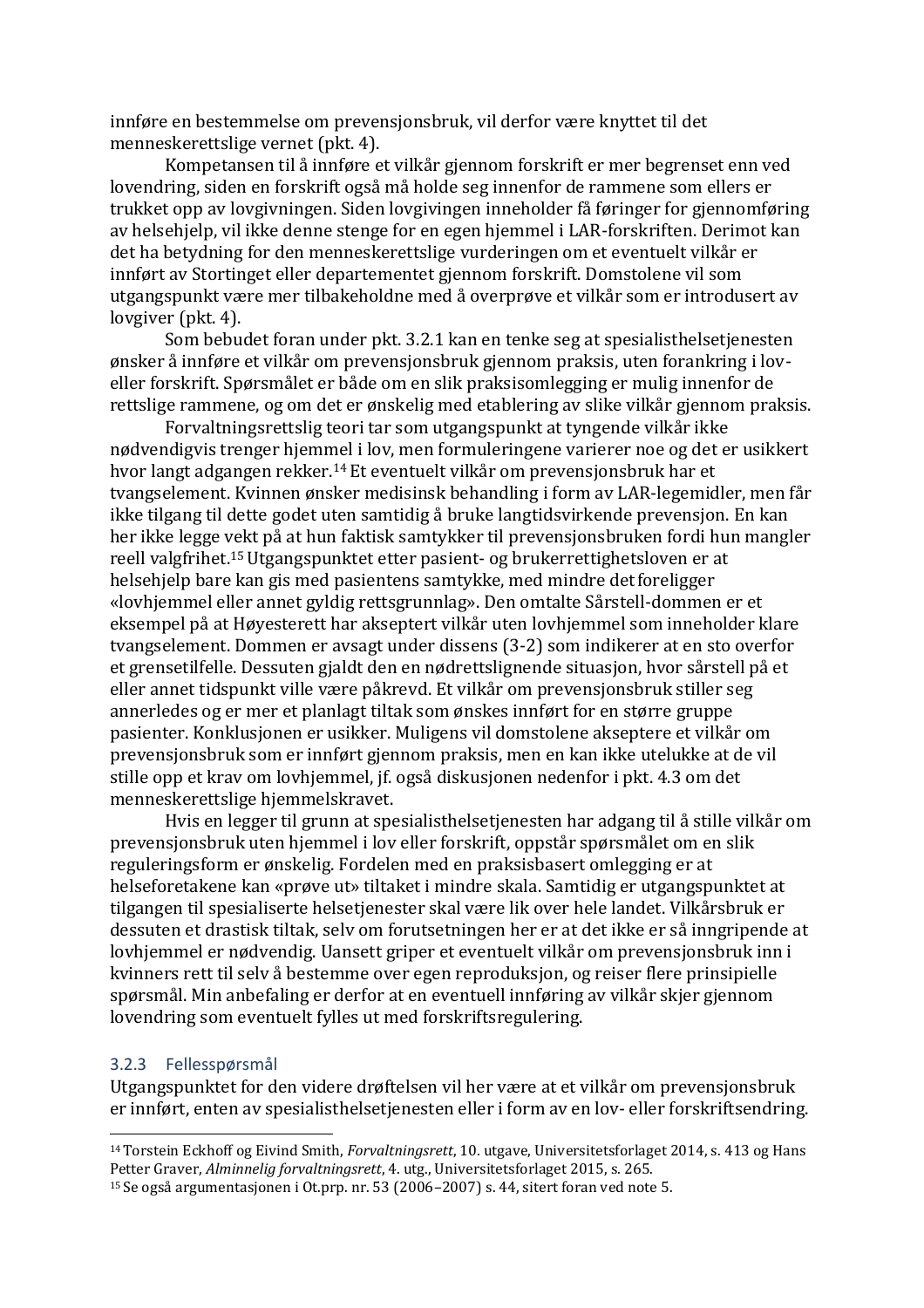For at et vilkår skal være gyldig, må vilkåret i tråd med etablert rettsoppfatning være saklig og forholdsmessig. Grunnlaget for vilkåret vil her være av sentral betydning. Et vilkår som er gitt gjennom lov- eller forskrift vil normalt anses som saklig og forholdsmessig.[16](#page-8-0) Domstolene vil være tilbakeholdne med å underkjenne et vilkår som Stortinget har funnet nødvendig (derimot kommer de menneskerettslige skrankene inn, se pkt. 4). Den samme tilbakeholdenheten vil komme forskriftsgiver til gode, selv om domstolskontrollen ventelig her vil være noe mer inngående. Drøftelsen i det følgende vil derfor først og fremst være rettet mot vilkår om prevensjonsbruk som skulle være innført av spesialisthelsetjenesten, uten at spesialisthelsetjenesteloven eller LARforskriften er endret.

Et vilkår om prevensjonsbruk vil ha saklig sammenheng med forskriving av LARlegemidler. Siktemålet vil være å hindre graviditet ut fra en tanke om at barnet risikerer skader som følge av kvinnens legemiddelinntak. Det er vel kjent at en del legemidler med sikkerhet eller stor sannsynlighet kan føre til misdannelser hos fosteret (teratogen effekt). Enkelte legemidler er kontraindisert ved graviditet og fertile kvinner [må](#page-8-1) bruke sikker prevensjon under behandling og en viss tid etter avsluttet behandling. [17](#page-8-1)

<span id="page-8-5"></span>Selv om et vilkår om prevensjonsbruk anses som saklig, må tiltaket o[gså](#page-8-1) være forholdsmessig. Terskelen for når domstolene vil underkjenne et vilkår som [unød](#page-8-2)ig inngripende er under diskusjon, uten at det er nødvendig å forfølge denne her.[18](#page-8-2) I Rt. 2010 s. 612 uttalte Høyesterett at vilkår ikke må være «uforholdsmessig tyn[gende](#page-8-2)» (flertallet i avsn. 31 og mindretallet i avsn. 42). Siden borgerens reelle valgfrihet var høyst begrenset ved tilbud om sykehjemsplass, fant Høyesterett at adgangen til å stille vilkår om sårstell måtte være «forholdsvis snever» (flertallet avsn. 32. mindretallet avsn. 42). Denne føringen har bærekraft også for diskusjonen her. Et vilkår om prevensjonsbruk vil reelt sett begrense valgfriheten til kvinner i fertil alder som ønsker legemiddelassistert rehabilitering.

Adgangen til å stille vilkår om prevensjonsbruk må ses i sammenheng med risikoen for fosterskade. Jo mer alvorlig denne er, og jo sikrere dokumentasjon er på skadevirkninger, jo lettere vil en akseptere virkemidler som hindrer fosterskade. Samtidig kommer eventuelle negative virkninger av et oppstilt vilkår. Et vilkår om prevensjonsbruk kan føre til at kvinner i fertil alder unnlater å benytte tilbud om legemiddelassistert rehabilitering, hvilket igjen kan føre til ruseksponering under svangerskapet.

Et annet spørsmål er knyttet til om vilkår om prevensjonsbruk kan aksepteres ut fra en «føre-var» tankegang. Selv om fosterskade ikke skulle være vitenskapelig dokumentert, har en i andre sammenhenger akseptert restriktive tiltak som kan hindre mulige uønskete konsekvenser, særlig innen miljøretten.[19](#page-8-3) Innenfor den al[minneli](#page-8-4)ge forvaltningsretten er ikke «føre-var» etablert som et gr[unnle](#page-8-3)ggende prinsipp,[20](#page-8-4) og det rettslige fundamentet er usikkert. Samtidig bygger «før-var» på en argumenta[sjo](#page-8-4)n som kan anses som allmenngyldig, og som må kunne ha innpass på andre rettsområder enn miljøretten. Gjennomslagskraften til en «føre-var» tankegang må særlig ses i lys av hvor

<span id="page-8-0"></span><sup>16</sup>Hans Petter Graver, *Alminnelig forvaltningsrett*, 4. utg., Universitetsforlaget 2015, s. 265.

<span id="page-8-1"></span><sup>17</sup>Se oversikt i Norsk legemiddelhåndbo[k http://legemiddelhandboka.no/Generelle/139676](http://legemiddelhandboka.no/Generelle/139676) (sist lastet 25. mai 2017).

<span id="page-8-2"></span><sup>18</sup>Se Bjørn Henning Østenstad, «Vilkårslære sitt uforholdsmessig krav i lys av misbrukslæra sin kvalifisert-urimeleg standard – og vice versa», i Karl Harald Søvig (red.), *Forholdsmessighetsvurderinger i forvaltningsretten,* Fagbokforlaget 2015, s. 111–146 med videre henvisninger til praksis og juridisk teori. <sup>19</sup>Se Hans Christian Bugge, *Lærebok i miljøforvaltningsrett*, Universitetsforlaget, 4. utg. 2015, s. 145–152.

<span id="page-8-4"></span><span id="page-8-3"></span><sup>20</sup>Se bl.a. Marius Jerkø, «En taksonomi over rettslige prinsipper», *Tidsskrift for rettsvitenskap* 2012 s. 1–48, på s. 18 med videre henvisninger.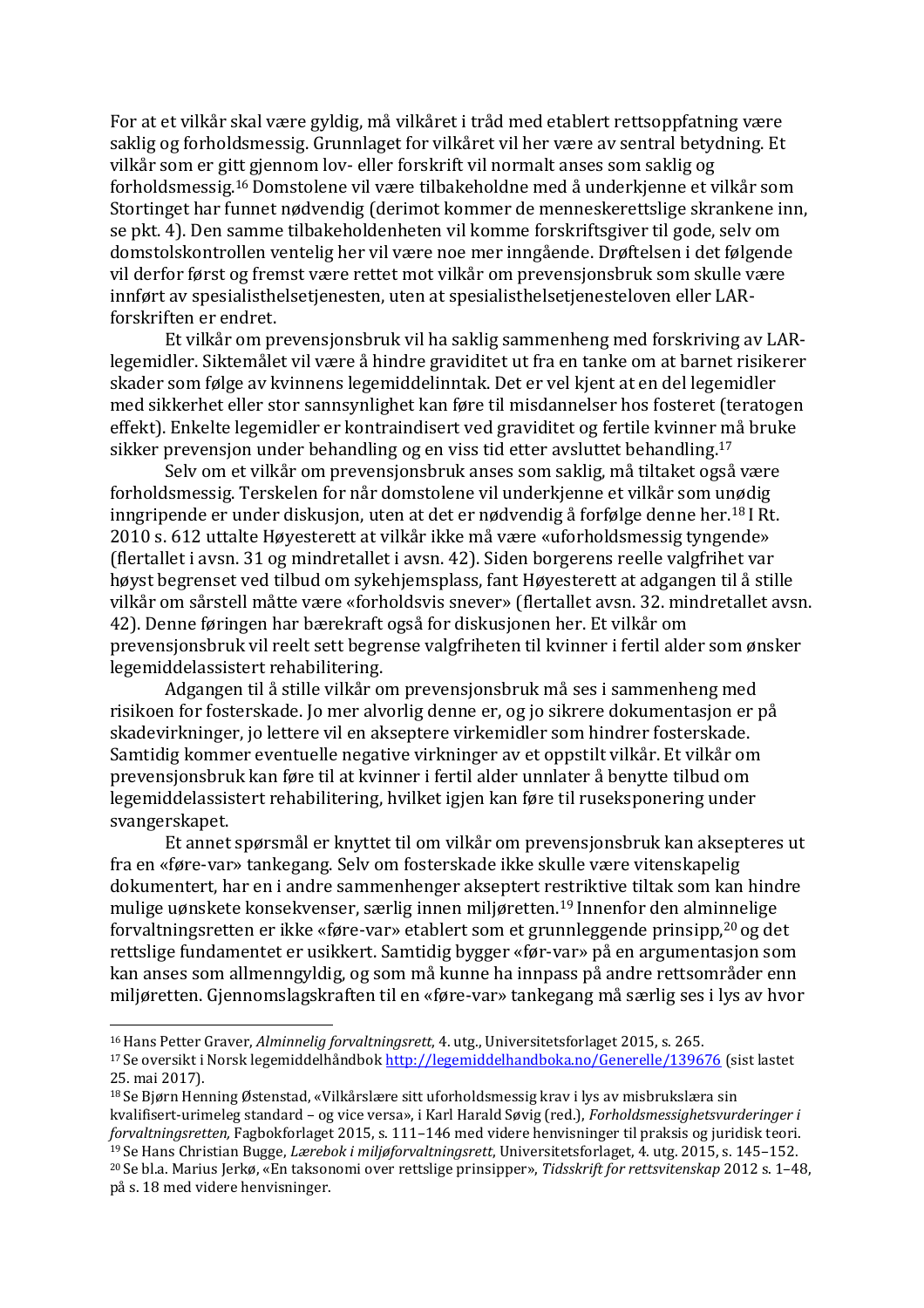inngripende virkemidlene er for den som rammes, i dette tilfellet kvinnen som ønsker legemiddelassistert rehabilitering.

Det sentrale argumentet mot å akseptere vilkår om prevensjonsbruk er knyttet til kvinnen og hennes rett til selvbestemmelse, i tillegg til eventuelle uønskete virkninger i form av at fertile kvinner ikke lenger ønsker å benytte seg av tilbudet. Denne diskusjonen har også en side til de menneskerettslige føringene (se pkt. 4). Selv om ingen lovregler uttrykkelig gir uttrykk for dette, er utgangspunktet at kvinner selv bestemmer om de vil bli gravide. De kan også selv velge om de vil bruke prevensjon, og hvilke prevensjonsmidler de vil bruke. Et sentralt element i forholdsmessig[hetsv](#page-9-0)urderinger er om vilkår griper «sterkt inn i den personlige frihet eller integritet».[21](#page-9-0)

Dagens [retnings](#page-9-0)linjer for legemiddelassistert rehabilitering fra Helsedirektoratet fraråder ikke kvinner som mottar legemiddelassistert rehabilitering fra å bli gravide (se pkt. 2 foran). Så lenge denne anbefalingen er gitt fra sentrale helsemyndigheter, vil det etter mitt skjønn være uforholdsmessig å innføre et vilkår om prevensjonsbruk for kvinner som mottar legemiddelassistert rehabilitering. Et sentralt element i denne vurderingen er at et eventuelt vilkår griper sterkt inn i kvinnens rett til selvbestemmelse over egen prevensjonsbruk.

# 4 Menneskerettslige føringer

#### 4.1 Aktuelle rettsgrunnlag og problemstillinger

Grunnloven er vår høyeste rettskilde. Regler som følger av øvrig lovgivning må vike dersom de kommer i konflikt med Grunnloven. Stortinget styrket vernet av menneskerettighetene gjennom grunnlovsrevisjonen i 2014. Av særlig interesse for temaet her er barn fikk særskilt beskyttelse (§ 104) og at retten til privatliv nå er grunnlovsfestet (§ 102).

Den europeiske menneskerettighetskonvensjonen (EMK) med nærmere angitte tilleggsprotokoller er inkorporert gjennom menneskerettighetsloven. Dermed gjelder rettighetene som er beskyttet av EMK som norsk lov (§ 2), og med forrang fremfor kolliderende lovbestemmelser (§ 3). Høyesterett har med støtte i forarbeidene lagt til grunn at gjennomslagskraften er knyttet til bestemmelsene slik de er tolket av Den europeiske menneskerettighetsdomstol (EMD), jf. Rt. 2000 s. 996 som er fulgt opp i senere avgjørelser. Selv om «norske domstoler ved anvendelsen av EMK skal benytte de samme tolkingsprinsipper som EMD, er det EMD som i første rekke har til oppgave å utvikle konvensjonen», jf. Rt. 2000 s. 996 (på s. 1007).

Fire andre konvensjoner er nå inkorporert gjennom menneskerettighetsloven. Av disse er særlig FNs konvensjon om barnets rettigheter (BK) og FNs konvensjon om avskaffelse av alle former for diskriminering av kvinner (KVD) relevante for emnet her. Håndhevingsmekanismene er andre etter disse to konvensjonene. Praksis fra komiteene som håndhever BK og KVD er uansett sentrale ved fastleggingen av rekkevidden av konvensjonsvernet.[22](#page-9-1)

To spørsmål [st](#page-9-1)år sentralt i diskusjonen av det menneskerettslige vernet. For det *første*: I hvilken grad vil et vilkår om prevensjonsbruk være et urettmessig inngrep i

<span id="page-9-0"></span><sup>21</sup>Se Torstein Eckhoff og Eivind Smith, *Forvaltningsrett*, 10. utgave, Universitetsforlaget 2014, s. 415, sml. også Hans Petter Graver, *Alminnelig forvaltningsrett*, 4. utg., Universitetsforlaget 2015, s. 266.

<span id="page-9-1"></span><sup>22</sup>Se bl.a. Geir Ulfstein, «Høyesteretts anvendelse av traktatorganers tolkningspraksis», *Lov og rett* 2016 s. 394–404 og Karl Harald Søvig, «FNs barnekonvensjon i Høyesterett», i Aslak Syse mfl. (red), *Lov, liv og lære, festskrift til Inge Lorange Backer*, Universitetsforlaget 2016, s. s. 533–547 (på s. 534–538) .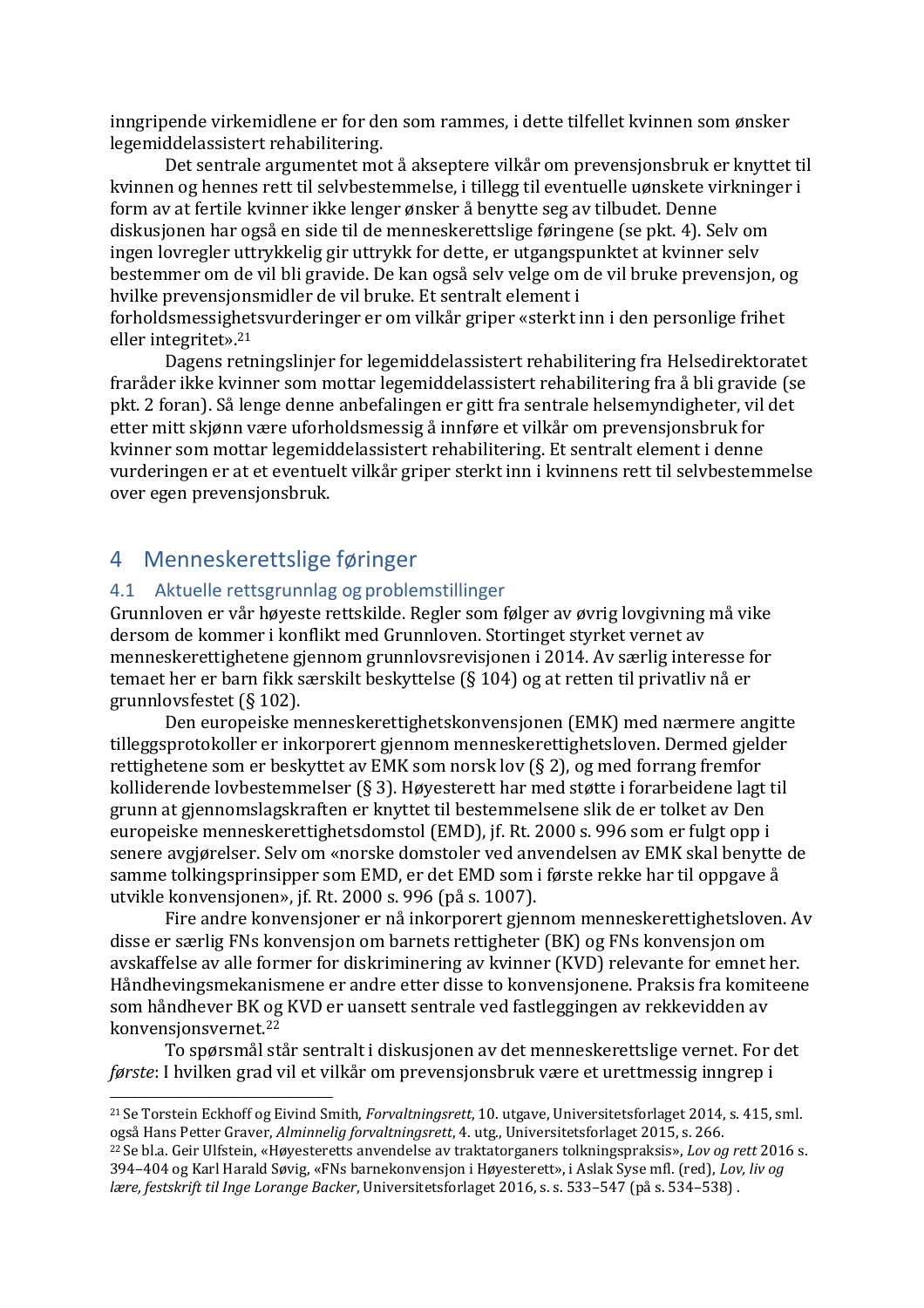kvinnens rett til privatliv? For det *andre*: I hvilken grad vil fosteret ha et konvensjonsvern som fordrer at myndighetene setter i verk tiltak, for eksempel i form av vilkår om prevensjonsbruk, for å hindre skader på det kommende barnet. De to problemstillingene er forskjelligartet. Den første problemstillingen er knyttet til et tradisjonelt inngrep i en konvensjonsbeskyttet rettighet, hvor det aktuelle tiltaket er konkretisert til et vilkår om prevensjonsbruk. Den andre problemstillingene er knyttet til rekkevidden av myndighetenes handlingsplikt, hvor prevensjonsbruk er ett av flere aktuelle virkemidler. Tidsdimensjonen er også forskjellig. Et inngrep i form av prevensjonsbruk vil regelmessig komme opp i tilknytning til at tiltaket settes i verk (eller kort tid etter), mens manglende tiltak normalt vil komme opp som et krav i ettertid tuftet på manglende vern. De to problemstillingene er knyttet til to ulike aktører (kvinnen og barnet). I fortsettelsen vil gjennomgangen springe ut av de ulike rettslige grunnlagene (Grunnloven, EMK, BK og KVD) og skje med utgangspunkt to aktuelle problemstillingene.

#### 4.2 Vernet etter Grunnloven

Etter Grunnloven § 102 har enhver «rett til respekt for sitt privatliv og familieliv, sitt hjem og sin kommunikasjon». Bestemmelsen kom inn ved grunnlovsreformen i mai 2014, og bygger blant annet på SP artikkel 17 og EMK artikkel 8. Utformingen har mange likhetstrekk med EMK artikkel 8. Høyesterett har lagt til grunn at § 102 skal tolkes i lys av de folkerettslige forbildene, men likevel slik at fremtidig praksis fra de internasjonale håndhevingsorganene ikke har samme prejudikatsvirkning ved grunnlovstolkningen som ved tolkningen av de parallelle konvensjonsbestemmelsene, jf. Rt. 2015 s. 93, avsn. 57. Ifølge denne dommen er det Høyesterett – ikke de internasjonale håndhevingsorganene – som [har «](#page-10-0)ansvaret for å tolke, avklare og utvikle Grunnlovens menneskerettsbestemmelser».[23](#page-10-0) Uttrykket «privatliv» favner vidt, og noen uttømmende definisjon finnes ikke, jf. Rt. 2[012](#page-10-0) s. 2039 avsnitt 70. EMD har uttalt at «private life» omfatter blant annet borgernes [fys](#page-10-1)iske, psykiske og sosiale identitet, slik som retten til autonomi og personlig utvikling.[24](#page-10-1) Retten til privatliv vil derfor som utgangspunkt også dekke retten til å samtykke til [medi](#page-10-1)sinsk behandling. Det interessante spørsmålet er i hvilken grad kvinnen kan utsettes for tiltak som hun vegrer seg mot, i form av et vilkår om prevensjonsbruk for å oppnå legemiddelassistert rehabilitering. Foreløpig er ikke grunnlovsvernet så utviklet at en med særlig grad av sikkerhet kan si hvordan denne problemstillingen skal løses. Her er rettskildematerialet knyttet til EMK noe mer utviklet, jf. drøftelsen under pkt. 4.3.

Etter Grunnloven § 104 første ledd har barn «krav på respekt for sitt menneskeverd». Ved handlinger og avgjørelser som berører barn, skal «barnets beste være et grunnleggende hensyn», jf. annet ledd. Videre skal statens myndigheter etter tredje ledd «legge forholdene til rette for barnets utvikling, herunder sikre at barnet får den nødvendige økonomiske, sosiale og helsemessige trygghet, fortrinnsvis i egen familie». Lønning-utvalget tok opp EMDs praksis knyttet til når konvensjon[sve](#page-10-2)rnet oppstår ved livets begynnelse (se nærmere nedenfor om aktuelle dommer),[25](#page-10-2) men unnlot å ta opp om det foreslåtte grunnlovsvernet av barn også skulle om[fatte f](#page-10-2)ostre.

<span id="page-10-0"></span><sup>23</sup>Se bl.a. Arnfinn Bårdsen, «Norges Høyesterett, Grunnloven og menneskerettighetene», i Andreas Føllesdal, Morten Ruud og Geir Ulfstein (red.), *Menneskerettighetene og Norge*, s. 63–90. <sup>24</sup>Se bl.a. *V.C. mot Slovakia*, klagenr. 18968/07, dom 8. november 2011, avsn. 138 (saken gjaldt

<span id="page-10-1"></span>sterilisering uten samtykke).

<span id="page-10-2"></span><sup>25</sup>Dok.nr. 16 (2011–2012) *Rapport til Stortingets presidentskap fra Menneskerettighetsutvalget om menneskerettigheter i Grunnloven* s. 104.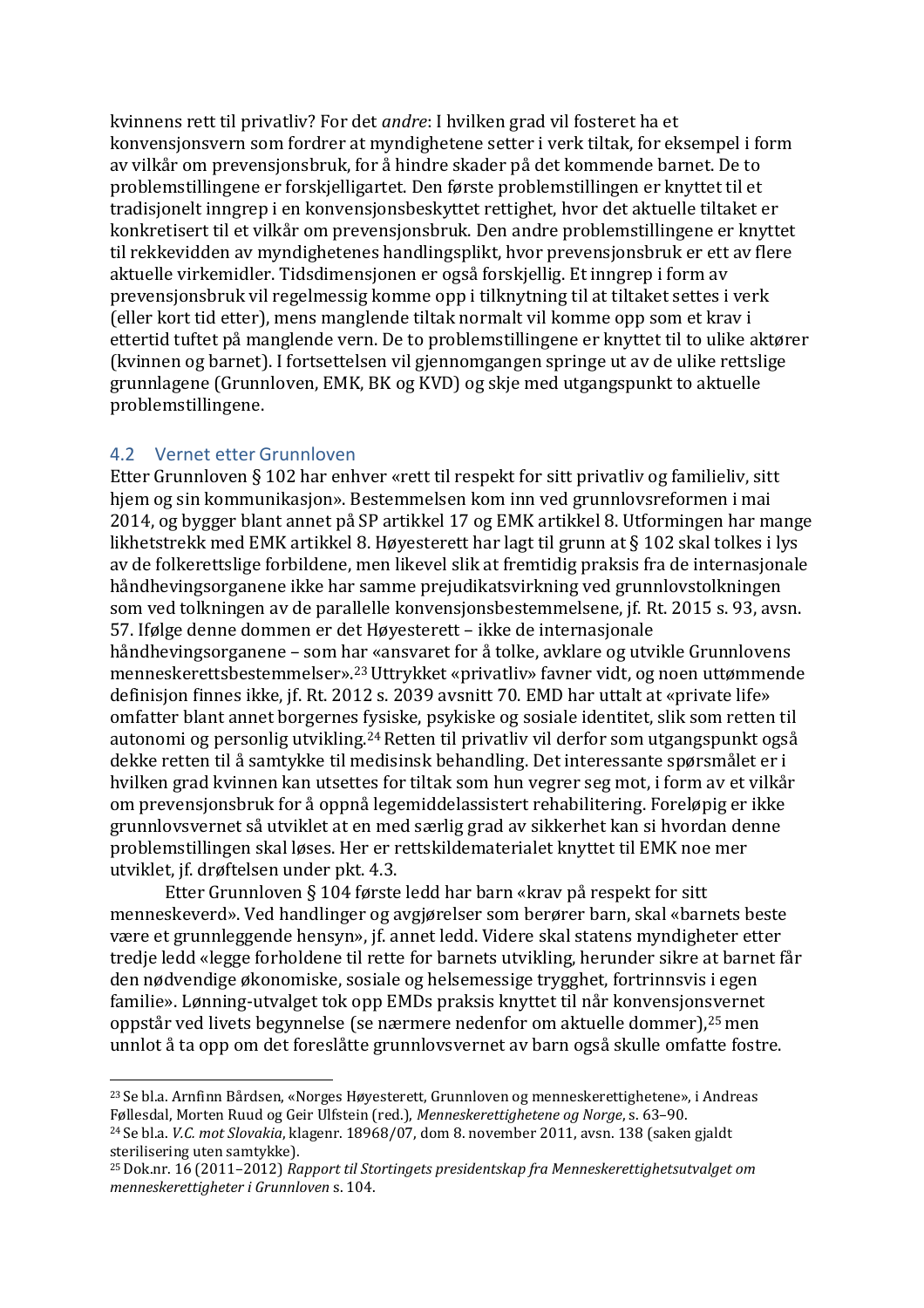Heller ikke på dette punkt er grunnlovsvernet så utviklet at en med særlig grad av sikkerhet kan si hvordan problemstillingen skal løses, og de interessante aspektene er knyttet til EMK, jf. pkt. 4.3 nedenfor.

#### 4.3 Vernet etter EMK

EMK artikkel 8 verner retten til privatliv. EMD har som sagt uttalt at «private life» omfatter blant annet borgernes [fys](#page-11-0)iske, psykiske og sosiale identitet, slik som retten til autonomi og personlig utvikling.[26](#page-11-0) Konvensjonen inneholder ikke etter ordlyden en rett til å samtykke til medisinsk be[handl](#page-11-0)ing, men ventelig vil EMD innfortolke et slikt krav om spørsmålet kommer på spissen. Ved vurderingen vil EMD i tråd med etablert praksis se hen til andre instrumenter fra Europarådet. Særlig relevant er Europarådets konvensjon om menneskerettigheter og biomedisin (Oviedo-konvensjonen, 4. april 1997), som også er ratifisert av Norge. Etter Oviedo-konvensjonen artikkel 5 kan medisinsk behandling bare settes i verk etter at pasienten har gitt et frivillig og informert samtykke («an intervention in the health field may only be carried out after the person concerned has given free and informed consent to it»). Konvensjonen gjør unntak for pasienter som mangler samtykkekompetanse (artikkel 6 og 7) og akutte nødsituasjoner (artikkel 8), men disse er ikke aktuelle her. Den relevante unntaksbestemmelsen er artikkel 26. Ifølge denne kan innskrenkninger skje dersom de er nedfelt i lov («prescribed by law») og nødvendig i et demokratisk samfunn («necessary in a democratic society») av hensyn til offentlig sikkerhet, hindring av kriminalitet eller for beskyttelse av folkehelsen eller beskyttelse av andres rettigheter og friheter («in the interest of public safety, for the prevention of crime, for the protection of public health or for the protection of the rights and freedoms of others»). Kravet om lovhjemmel og nødvendighetsvurderingen henspiller på o[rdb](#page-11-1)ruken i EMK artikkel 8. EMDs praksis på disse felt vil derfor være retningsgivende.[27](#page-11-1) De hensynene som kan legitimere restriksjoner er noe mindre vidtgående enn de s[om e](#page-11-1)r inntatt i EMK artikkel 8. Ordbruken er her bevisst valgt. Blant annet er hensynet til den offentlige moral ikke et legitimt inngrepsgrunnlag for å [un](#page-11-2)ngå unødig vidtgående inngrep fra statens side knyttet til medisinsk behandling.[28](#page-11-2) Uansett åpner Oviedo-konvensjonen artikkel 26 for inngrep for å beskytte andres rettigheter. Fosteret må her anses som et legitimt inngrepsgrunnlag, jf. drøftelsene nedenfor om fosterets rettsvern. Forutsetningen er for det første at tiltaket er lovfestet. Etter pasient- og brukerrettighetsloven § 4-1 «annet gyldig rettsgrunnlag» gi hjemmel for helsehjelp uten samtykke. En kan diskutere om et såpass åpent rettsgrunnlag vil være tilstrekkelig for å akseptere et vilkår om prevensjonsbruk etter Ovideo-konvensjonen artikkel 26. Uansett er anbefalingen ut fra vurderingen av tradisjonelle hjemlige rettskildene at et eventuelt vilkår om prevensjonsbruk bør innføres gjennom lov- eller forskriftsendring.

Det gjenstående spørsmålet er om et vilkår om prevensjonsbruk vil være «nødvendig i et demokratisk samfunn» («necessary in a democratic society»). Sentrale elementer i denne vurderingen er om tiltaket er nødvendig, forholdsmessig og om

<span id="page-11-0"></span><sup>26</sup>Se bl.a. *V.C. mot Slovakia*, klagenr. 18968/07, dom 8. november 2011, avsn. 138 (saken gjaldt sterilisering uten samtykke).

<span id="page-11-1"></span><sup>&</sup>lt;sup>27</sup> Explanatory Report to the Convention for the protection of Human Rights and Dignity of the Human Being with regard to the Application of Biology and Medicine: Convention on Human Rights and Biomedicine, avsnitt 159.

<span id="page-11-2"></span><sup>&</sup>lt;sup>28</sup> Explanatory Report to the Convention for the protection of Human Rights and Dignity of the Human Being with regard to the Application of Biology and Medicine: Convention on Human Rights and Biomedicine, avsnitt 156.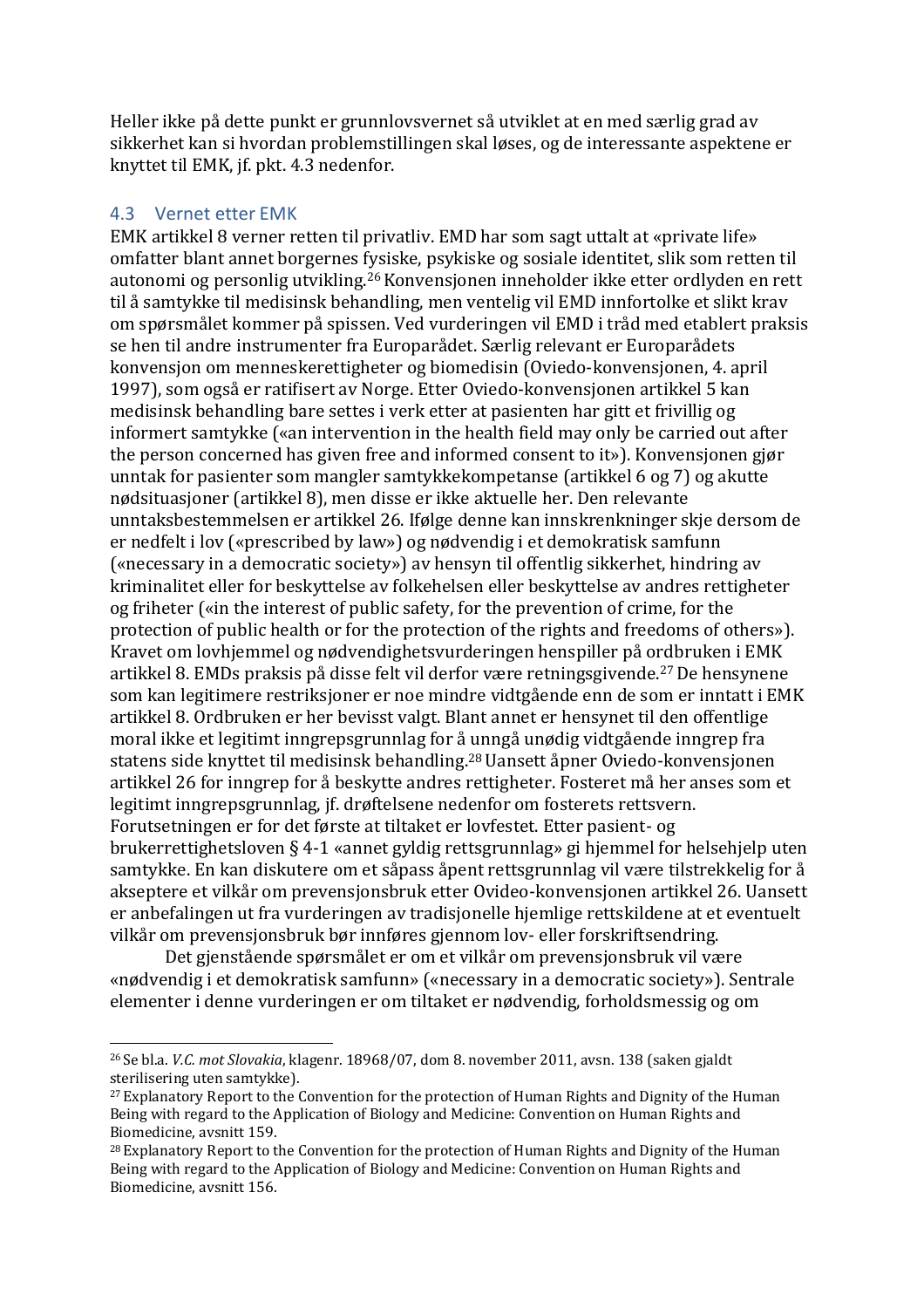alternative virkemidler er utilstrekkelig («the criteria of necessity, proportionality and subsidiarity»).[29](#page-12-0) Sentralt står inngrepets styrke (grad av inngrep i pasientens privatliv) opp mot behovet for restriksjoner (vern av det kommende barnet). I tillegg kommer eventuelle utilsiktete virkninger av et krav om prevensjonsbruk i form av at kvinner i fertil alder unnlater å ta i bruk LAR-behandling. Hvor langt staten kan gå, vil dels avhenge av hvilken beskyttelse som fosteret har etter EMK, jf. drøftelsen nedenfor. Ved forholdsmessighetsvurderingen er statene innrømmet en viss skjønnsmargin («margin of appreciation»). Kontroll med prevensjonsbruk griper inn i kvinnens rett til reproduksjon. Dette er et følsomt spørsmål, hvor EMD ventelig vil være varsom med å gi statene en for romslig skjønnsmargin.

Utgangspunktet er at pasientens har rett til selv å velge behandlingsform. Samtidig er problemstillingen særpreget ved at et eventuelt vilkår om prevensjonsbruk ikke er knyttet til det primære legemiddelet som pasienten selv ønsker, men er «hektet på» for å hindre bivirkninger som rammer et annet individ enn pasienten. Som nevnt tidligere er enkelte legemidler kontraindisert ved graviditet, og fertile kvinner må bruke sikker prevensjon under behandling og en viss tid etter avsluttet behandling.[30](#page-12-1) Slik sett vil ikke et eventuelt vilkår om prevensjonsbruk være et særegent tiltak som [ramm](#page-12-1)er en sårbar gruppe. Imidlertid er vilkåret særpreget ved at legemiddelbruken her er langvarig, slik at et vilkår om prevensjonsbruk reelt sett vil avskjære mange i denne gruppen fra å bli gravide.

Det er vanskelig å vurdere hvordan EMD vil vurdere problemstillingen om den skulle komme opp i en konkret sak, men det er mulig å identifisere en del momenter som ventelig vil stå sentralt. Et bærende element i forholdsmessighetsvurderingen vil være om alternative, mildere tiltak til et vilkår om prevensjonsbruk vil være tilstrekkelig. Her vil vurderingen dels være aktuell på gruppenivå. EMD vil kunne etterlyse om staten tidligere har forsøkt ut en ordning hvor fertile kvinner som mottar LAR-behandling får tilbud om prevensjonsmidler, og som har vist seg utilstrekkelig for å oppnå formålet. Lignende vurderingen vil også være aktuell på individnivå, hvor spørsmålet blir om frivillige ordninger er vurdert som utilstrekkelige for den aktuelle kvinnen. Det er en viss usikkerhet hvor inngående prøvingen fra EMDs side vil være, kanskje særlig på individnivå. Spørsmålet må også ses i sammenheng med en eventuell vurdering fra lovgivers side. Dersom en ordning med vilkår om prevensjonsbruk er innført av Stortinget, med en medisinsk-faglig begrunnelse og vurdering av de menneskerettslige implikasjonene, vil det inngå som element i vurderingen av statens skjønnsfrihet. Et relevant moment vil her være de anbefalingene som er gitt av Verdens helseorganisasjon (WHO). EMD vil også kunne trekke inn rettstilstanden i medlemslandene. Dersom myndighetene i andre land har innført tilsvarende vilkår, vil det kunne gi statene et større handlingsrom enn om tiltaket er enestående for den aktuelle medlemsstaten.

[De](#page-12-2)n andre problemstillingen er knyttet til et vern fosteret og det kommende barnet.[31](#page-12-2) De aktuelle bestemmelsene er EMK artikkel 2 og 3. Artikkel 2 beskytter retten til liv og omfatter etter EMDs praksis også et vern mot livstruende atferd. Artikkel 3 gir et vern mot tortur og umenneskelig behandling og vil være relevant hvor de negative

<span id="page-12-0"></span> $^{29}$  Explanatory Report to the Convention for the protection of Human Rights and Dignity of the Human Being with regard to the Application of Biology and Medicine: Convention on Human Rights and Biomedicine, avsnitt 159.

<span id="page-12-1"></span><sup>30</sup>Se note [17 f](#page-8-5)oran.

<span id="page-12-2"></span><sup>31</sup>Se om fosterets rettsvern, Karl Harald Søvig, *Tvangsinnleggelse av rusmiddelavhengige*, Fagbokforlaget 2007, s. 157–164, som utredningen på dette punkt bygger videre på.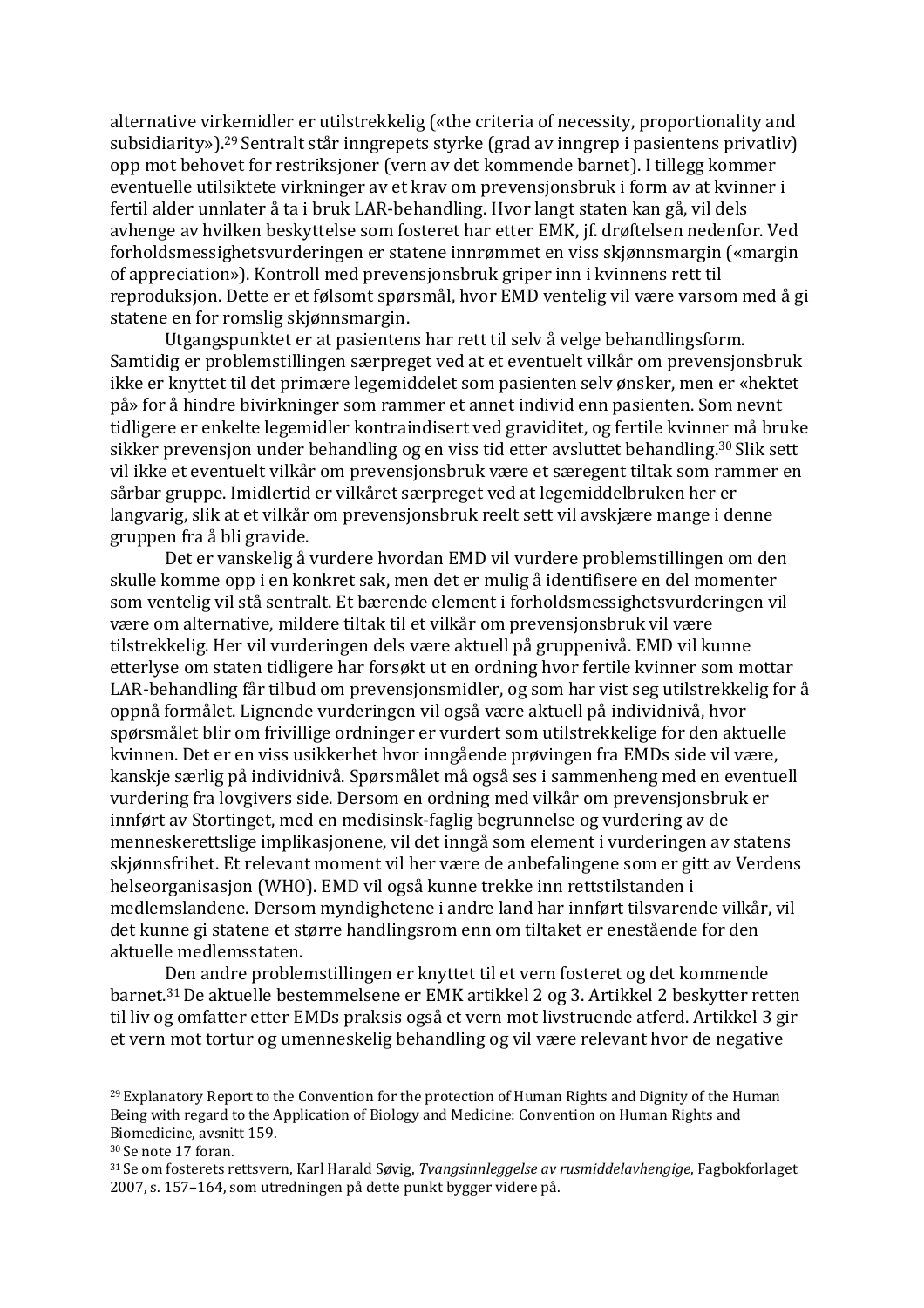konsekvensene ikke er så alvorlige at vernet etter artikkel 2 aktualiseres. Jeg vil i det følgende drøfte disse to bestemmelsene samlet, selv om det er nyanser mellom dem. Statens ansvar for å hindre tap av menneskeliv er mer vidtrekkende enn å hindre umenneskelig behandling. Uansett er det viktig å understreke at en står overfor en forhåndsbasert farevurdering, hvor statens ansvar baseres på den kunnskapen som var – eller burde vært – tilgjengelig i det kritiske tidsrom. Forutsetningene for drøftelsene er at skadevirkningene for fosteret er så alvorlige at de faller innenfor rekkevidden av de to bestemmelsene.

Et eventuelt rettsvern for fosteret etter EMK artikkel 2 og 3 reiser to problemstillinger. For det *første* om fosteret er vernet (jeg tar ikke opp ulike prosessuelle spørsmål om klagerett mv.). For det *andre* om myndighetene må treffe tiltak for å beskytte fosterets rettigheter.

Etter EMK artikkel 2 og 3 skal «ingen» («no one») berøves livet eller utsettes for tortur eller annen umenneskelig behandling. Spørsmålet er om fosteret er vernet etter de to bestemmelsene. Et særpreg er at eventuelle tiltak i form av pålegg om prevensjonsbruk ikke bare skal verne fosteret, men også skadevirkninger på barnet som senere blir født. EMD har en rekke ganger tatt stilling til rekkevidden av artikkel 2 ved abort.[32](#page-13-0) Abortspørsmålet er særpreget ved at reguleringen i medlemslandene er svært forsk[jel](#page-13-0)lig, selv om de fleste nå åpner for selvbestemt abort. Abort fører til avslutning av fosterutviklingen, og gir derfor få føringer for problemstillingene som er aktuelle her. Den mest relevante dommen for tematikken her er *Vo mot Frankrike*. [33](#page-13-1) Da klageren var til svangerskapskontroll, forvekslet legen henne med en annen kvinne som skulle få fjernet en spiral. Navneforvekslingen førte til legen foretok et inngrep som ledet til at klager senere måtte ta abort. Fransk påtalemyndighet tok ut tiltale mot legen for uaktsomt drap, men han ble frifunnet av franske domstoler fordi fosteret ikke ble regnet som en person etter den franske straffelovgivningen. Klager hevdet at manglende kriminalisering av uaktsomt fosterdrap innebar at franske myndigheter hadde sviktet forpliktelsen etter EMK artikkel 2. EMDs flertall avsto fra å ta generelt stilling til fosterets vern etter artikkel 2. Bakgrunnen var særlig spørsmålets moralske karakter og den ulike rettsoppfatningen i de forskjellige medlemsstatene. EMD fremhevet dessuten at moren og fosteret et hadde interessefellesskap i den aktuelle saken (abort var uønsket av klager). På dette punkt skiller et pålegg om prevensjonsbruk seg ut. Her står mors ønske om selv å kontrollere reproduksjon mot samfunnets ønske om å hindre fosterskade gjennom å forhindre graviditet. I Vo-dommen introduserer EMDs flertall en form for mellomkategori (avsnitt 84), og konstaterer at i beste fall er det en felles oppfatning i medlemsstatene («common ground») at fosteret tilhører menneskeheten («belongs to the human race»). Fosterets potensiale til å bli et menneske fordrer beskyttelse for å ivareta menneskeverdet («human di[gnity»](#page-13-2)) uten å gjøre dette til en person som har krav på beskyttelse etter EMK artikkel 2.[34](#page-13-2) Fosteret havner dermed i en mellomkategori som har et relativt vern. Fosteret kan i [enke](#page-13-2)lte sammenhenger være beskyttet i kraft av sitt menneskeverd, mens det i andre relasjoner, slik som abort, mangler beskyttelse av artikkel 2. Tilnærmingen innebærer at EMD ikke skillermellom

<span id="page-13-0"></span><sup>32</sup>Se bl.a. *A. B.. og C. mot Irland*, klagenr. 25579/05, dom 16. desember 2010 (Storkammer), som gjelder det irske forbudet mot abort og forholdet til kvinnens vern etter artikkel 8 og *R.R. mot Polen*, klagenr. 27617/04, dom 26. mai 2011, som gjelder forsinket svangerskapsoppfølging som førte til at fristen for å ta abort var oversittet.

<span id="page-13-1"></span><sup>33</sup>Klagenr. 53924/00, dom 8. juli 2004 (Storkammer).

<span id="page-13-2"></span><sup>34</sup>Se også *Parrillo mot Italia*, klagenr. 46470/11, dom 27. august 2015 (Storkammer), som gjaldt forbud mot eggdonasjon.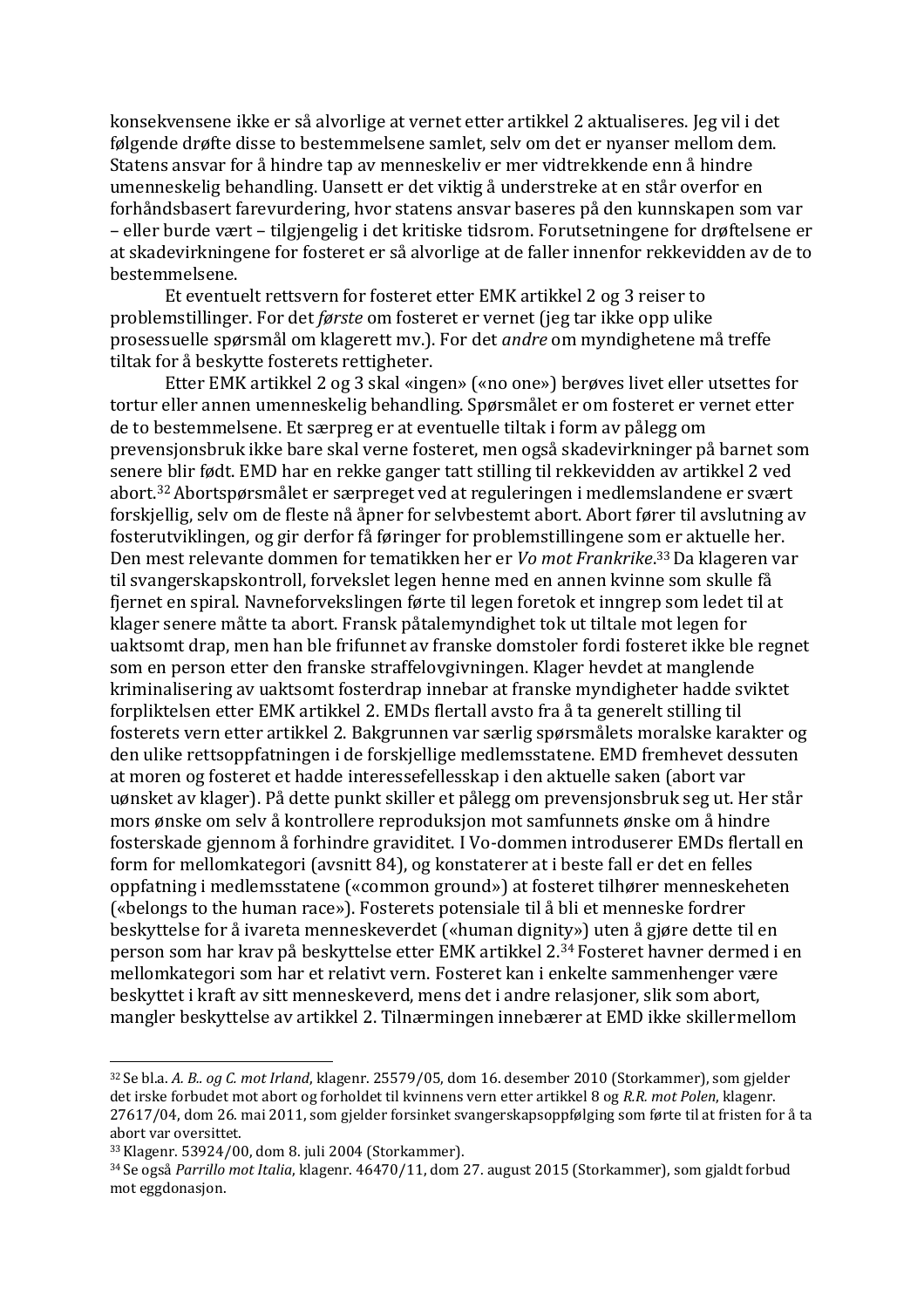om fosteret er vernet og hva vernet går ut på. Denne tilnærmingen er likevel ikke uten betydning. Siden fosteret har menneskeverd, kan statene være berettiget til å sette i verk tiltak for å beskytte dette. Dermed kan inngrep overfor kvinnen, slik som pålegg om prevensjonsbruk, legitimeres på en annen måte enn om fosteret mangletvern.

Spørsmål er så om staten kan ha plikt til å sette i verk tiltak. Problemstillingen vil kunne komme opp om et barn som blir født med skader som kan føres tilbake til mors bruk av LAR-legemidler hevder at staten ikke i tilstrekkelig grad har ivaretatt vernet etter artikkel 3. Ventelig vil EMD ha en høy terskel for å konstatere krenkelse i denne typen saker. Skal en slik klage føre frem, må risikoen for skade anses for å være så veldokumentert at tiltak fra statens side i form av pålegg om prevensjonsbruk er påkrevd. Her vil det være relevant hvilke føringer som er gitt av WHO. Staten vil også ha en viss skjønnsmargin siden pålegg om prevensjonsbruk har en side til kvinnens rett til privatliv og hennes rett til selvbestemmelse.

#### 4.4 Vernet etter BK

Under forberedelsene av FNs barnekonvensjon ble et forslag om [å ve](#page-14-0)rne fosteret fra unnfangelsen forkastet fordi formuleringen var for kontroversiell.[35](#page-14-0) Fortalen inneholder likevel et punkt av interesse. Etter niende punkt har barnet krav [på](#page-14-0) rettslig vern både før og etter fødselen («before as well as after birth») på grunn av dets fysiske og psykiske umodenhet. Juridisk teori er likevel skeptisk til å la fosteret nyte et vern etter BK artikkel 1 (konvensjonen verner alle mennesker under 18 år eller til de er myndige),[36](#page-14-1) formentlig fordi abortspørsmålet har vært i tankene. Etter min mening er det mer nærliggende å tolke BK slik at fosteret undertiden kan være vernet av artikkel1, jf. artikkel 6 (retten til liv), men at dette ikke utelukker abort foretatt etter en forsvarlig avveining av fosterets og kvinnens interesser. En slik tilnærming samsvarer med artikkel 24(2)d som gir fosteret et indirekte rettsvern ved å pålegge statene å gi gravide kvinner nødvendig svangerskapsoppfølging. Rekkevidden av BK ved spørsmål om vern av ufødte er likevel usikker.

En eventuell plikt til å gripe inn etter BK må vurderes på samme måte som etter EMK, jf. drøftelsen foran i pkt. 4.3.

#### 4.5 Vernet etter KVD

Etter KVD artikkel 12 nr. 1 skal konvensjonspartene treffe alle tiltak som er nødvendige for å avskaffe diskriminering av kvinner på helseområdet, for å sikre tilgang til helsetjenester, herunder hjelp til familieplanlegging, på grunnlag av likestilling mellom menn og kvinner. Videre skal konvensjonspartene etter artikkel 12 nr. 2 sørge for at kvinner får et hensiktsmessig, og om nødvendig gratis, tjenestetilbud i forbindelse med svangerskap. Bestemmelsen tar direkte opp kvinners rettigheter i forbindelse med fødsel, men er taus om eventuell prevensjonsbruk. K[omi](#page-14-2)teen som håndhever KVD har gitt en generell kommentar om kvinners rett til helse,  $37$  men uten å ta opp tilgang til prevensjonsmidler. Spørsmålet om pålegg om bruk av prevensjonsmidler er derfor heller ikke berørt. Rettskildematerialet er spinkelt, og en skal være varsom med å trekke konklusjoner. Ventelig vil komiteen være skeptisk til et pålegg om konvensjonsbruk,

<span id="page-14-0"></span><sup>35</sup>Se Sharon Detrick, *A Commentary to United Nations Conventions on the Rights of the Child*, Martinus Nijhoff 1999, s. 53–57.

<span id="page-14-1"></span><sup>&</sup>lt;sup>36</sup> Se bl.a. Philip Alston, «The Unborn Child and Abortion under the Draft Convention on the Rights of the Child», *Human Rights Quarterly* 1990 s. 156–178 (på s. 171–172) og Sharon Detrick, *A Commentary to United Nations Conventions on the Rights of the Child*, Martinus Nijhoff 1999, s. 57.

<span id="page-14-2"></span><sup>37</sup> General recommendation No. 24 (1999): Article 12 of the Convention (women and health).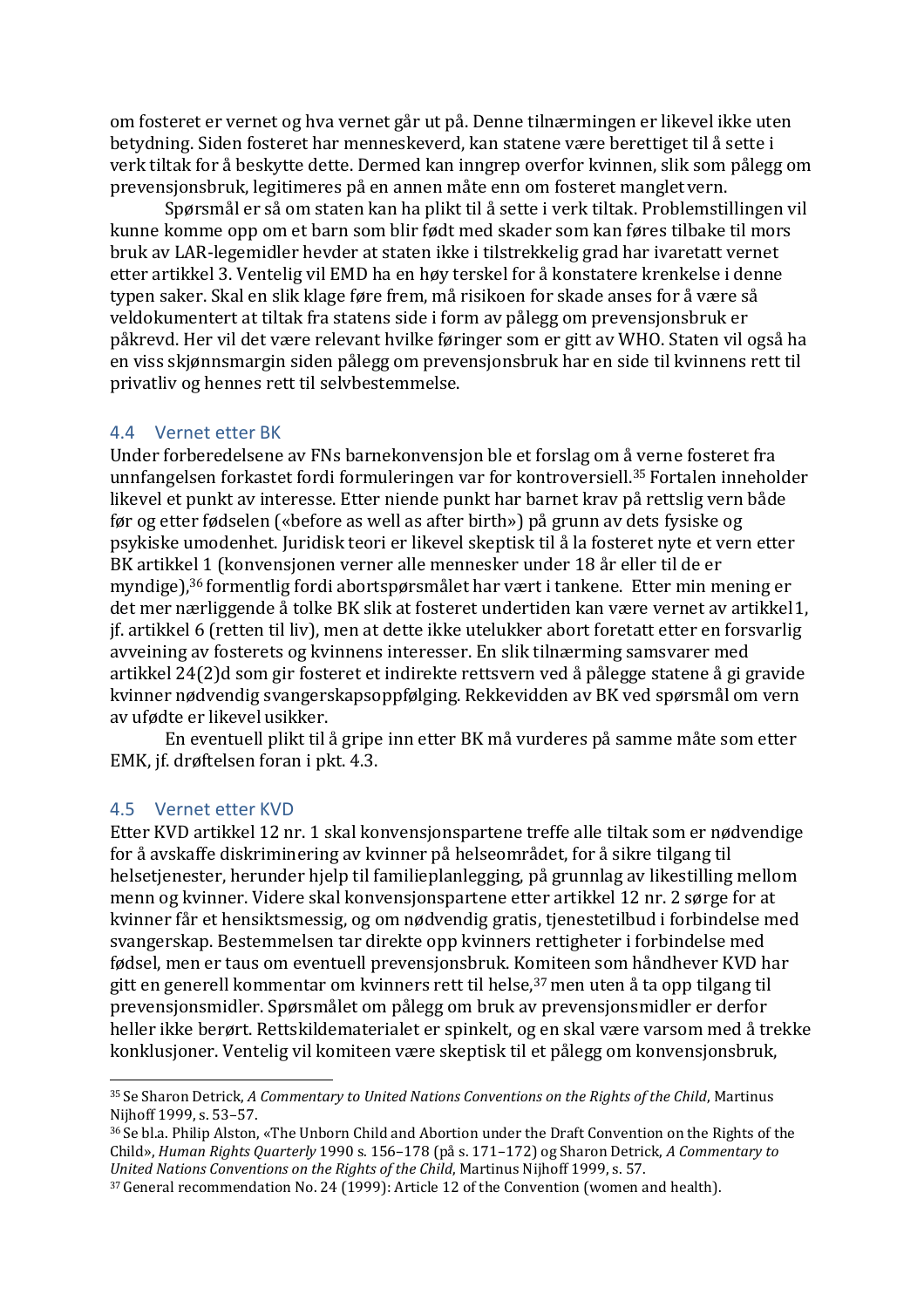men tiltaket kan være akseptabelt om skadevirkninger for fosteret er veldokumentert. De argumentene som vil inngå å drøftelsene vil ventelig være de samme som etter EMK og BK. Jeg går derfor ikke nærmere inn på vernet etter KVD.

# 5 Dagens retningslinjer

Helsedirektoratet kom i mai 2011 med en «Nasjonal faglig retningslinje for gravide i legemiddelassistert rehabilitering (LAR) og oppfølging av familiene frem til barnet når skolealder» (IS-1876). Denne kom først i elektronisk form. Under trykkingen i mars 2012 la direktoratet til et par avsnitt om FNs barnekonvensjon og føre-var prinsippet (kapittel 4.1). Mandatet for utredningen her er å drøfte om «relevante juridiske aspekter [er] tilstrekkelig ivaretatt». Spørsmålene må også ses i sammenheng med de føringene som er gitt i de generelle retningslinjene (IS-1701).

I retningslinjene tar Helsedirektoratet kort opp forholdet til FNs barnekonvensjon (IS-1876 pkt. 4.1). Direktoratet tar her utgangspunkt i at barnets beste skal være et grunnleggende hensyn, jf. BK artikkel 3. Som en konsekvens legger direktoratet til grunn at barnets interesser skal veie tyngst der hvor barnets interesser står i motstrid til kvinnens interesser. Denne vurderingen er jeg enig i, selv om det kunne vært på sin plass å nevne den usikkerheten som er knyttet til i hvilken grad et foster nyter vern etter BK.

I retningslinjene skriver Helsedirektoratet at «føre-var prinsippet ligger til grunn for all svangerskapsomsorg» og «betyr å unngå å eksponere fosteret for potensielt skadelige påvirkninger» (IS-1876, pkt. 4.1). Ifølge direktoratet kan dette «for eksempel bety å unngå å eksponere fosteret for medikamenter der eventuelle skadevirkninger ikke er endelig klarlagt». Føre-var prinsippet har ingen klar rettslig forankring i helseretten, men det må etter mitt syn være forsvarlig å vise til prinsippet uten å gå nærmere inn på det rettslige fundamentet. Videre skriver direktoratet at målgruppen for retningslinjen «er gravide som behandles med metadon eller buprenorfin og fosteret er således eksponert for opioider fra unnfangelsen». Ifølge direktoratet tar føre-var prinsippet i retningslinjen «utgangspunkt i denne realiteten og er vurdert opp mot kunnskapsgrunnlaget for alternative behandlingsvalg». Her unngår direktoratet å ta stilling til den mest interessante problemstillingen, nemlig bruk av LAR-legemidler for kvinner i fertil alder. Denne gruppen faller innenfor direktoratets ansvarsområde, og ellers tar retningslinjen opp prevensjonsveiledning og planlegging av graviditet (IS-1876, pkt. 6.1.1).

I forbindelse med familieplanlegging skriver Helsedirektoratet at det er viktig at denne tematikken «tas opp med alle aktuelle kvinner i LAR og deres menn» (IS-1876, pkt. 6.1.1). Videre skriver direktoratet at det er «ønskelig at graviditeter i størst mulig grad planlegges og at kvinnen venter med å bli gravid, dersom hun har barneønske, til etter at hun er godt stabilisert og rusfri i LAR». I forbindelse med planlegging av graviditet «bør det drøftes om det kan være aktuelt med en forsiktig reduksjon av doseringen av LAR-medikament før paret prøver å bli gravide». Endelig skriver direktoratet at kvinnen/paret «bør informeres om prevensjonsalternativer» og at det «mest aktuelle prevensjonsmiddelet for mange vil være en hormonspiral». Direktoratet gir så tre anbefalinger:

1. Kvinnen/paret informeres om økt sjanse for å bli gravid etter oppstart i LAR og familieplanlegging bør diskuteres.

2. Kvinnen/paret bør informeres omprevensjonsalternativer.

3. Kvinnen bør tilbys gratis prevensjon. Hormonspiral bør være detanbefalte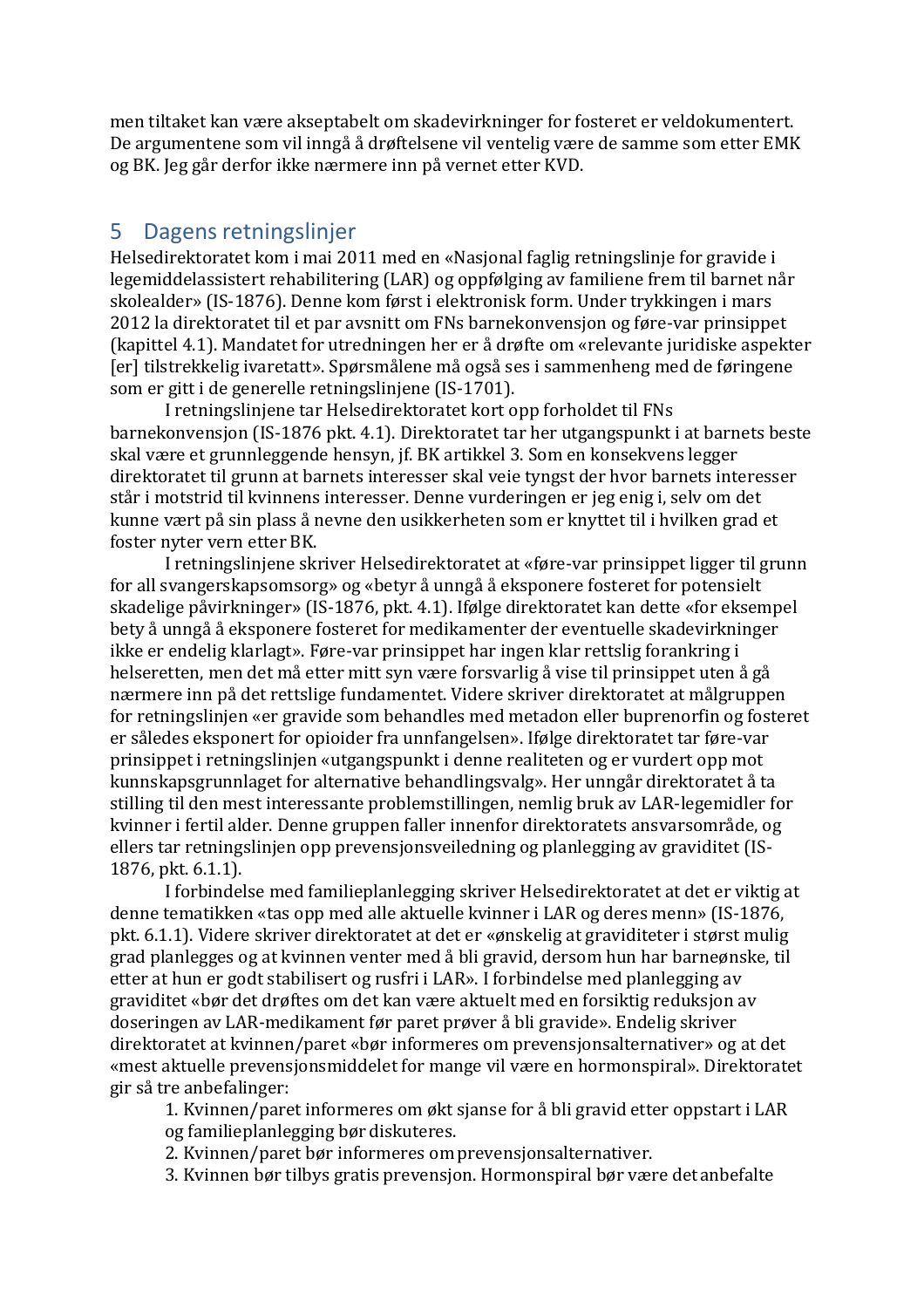middelet.

Alle disse anbefalinger er gitt med styrkegrad D, som betyr at de er gode råd for praksis, men mangler god dokumentasjon (IS-1876, pkt. 3.10). Styrkegraden i anbefalingene i retningslinjene går fra A–D.

Etter mitt skjønn burde direktoratet her gått nærmere inn på hvilken kunnskap en i dag har om LAR-legemidlers innvirkning på fosteret og mulige senvirkninger for barnet, holdt opp mot den føre-var tankegangen som retningslinjen bygger på. Det vil særlig være interessant med en disk[usjo](#page-16-0)n opp mot andre legemidler som i dag er i bruk og hvor bruk av prevensjon er tilrådd.[38](#page-16-0) Behandling med LAR-legemidler er særpreget ved at den ofte er livsvarig, og slik sett [vi](#page-16-0)l en fraråding av graviditet være en inngripende anbefaling, men dette forhindrer ikke at en diskusjon av tematikken er ønskelig og nødvendig.

Helsedirektoratet tar i veiledningen opp bruk av tvang overfor gravide rusmiddelavhengige (IS-1876, pkt. 6.6.5), jf. helse- og omsorgstjenesteloven § 10-3 (tvangsinnleggelse) og § 10-4 («avtalt tvang»). Det kunne vært ønskelig om retningslinjene i noe større grad diskuterte adgangen til tvangsbruk overfor kvinner som bruker LAR-legemidler (se nå også Veileder om tvangstiltak overfor personer med rusmiddelproblemer, IS-2235 s. 55). Utgangspunktet må være at LAR under svangerskapet ikke anses som et misbruk i lovens fo[rstand,](#page-16-1) når bruken er forskrevet av lege som vet at kvinnen og som ledd i et LAR-program.[39](#page-16-1) Tvangsinnleggelse av gravide kvinner som er i LAR-behandling kan likevel være akt[uelt](#page-16-1) dersom kvinnen i tillegg inntar rusmidler som ikke er forskrevet av lege, og dette vurderes som misbruk.

# 6 Sammenfattende merknader og oppsummering

Som utredningen har vist må en klart skille mellom råd og vurderinger til kvinner i LAR som er i fertil alder og råd og vurderinger til som faktisk er gravide. Når det gjelder kvinner i fertil alder som mottar LAR-legemidler mener jeg at direktoratet ved revisjon av retningslinjene bør gå nærmere inn på hvilken kunnskap en i dag har om LARlegemidlers innvirkning på fosteret og mulige senvirkninger for barnet, holdt opp mot den føre-var tankegangen som dagens retningslinje bygger på (se pkt. 5 foran).

De juridiske spørsmålene er i første rekke knyttet til et eventuelt pålegg om prevensjonsbruk. Min klare anbefaling er at myndighetene ikke bør innføre en ordning med tvungen prevensjon før en har høstet erfaringer med en eventuell frivillig ordning. Hvis myndighetene senere skulle ønske en ordning med tvungen bruk av langtidsvirkende prevensjon, bør tiltaket gjennomføres ved lovendring som følges opp med nærmere bestemmelser i LAR-forskriften. Dermed oppnår en også en stortingsbehandling av spørsmålet og en bredere diskusjon som ventelig vil skape offentlig debatt. Jeg anbefaler ikke at eventuelle vilkår stilles opp gjennom endring av praksis på regionalt nivå (pkt. 3.2.2).

Et eventuelt vilkår om bruk av langtidsvirkende prevensjon for kvinner i fertil alder som får LAR-behandling av gravide kvinner, reiser interessante spørsmål knyttet til det menneskerettslige vernet. Det er vanskelig å forutsi rettstilstanden, men Den europeiske menneskerettighetsdomstolen vil ventelig vise skepsis mot en tvungen

<span id="page-16-0"></span><sup>38</sup>Se note [17.](#page-8-5)

<span id="page-16-1"></span><sup>39</sup>Se Innst. S. 121 (2002–2003) *Innstilling fra familie-, kultur- og administrasjonskomiteen om barne- og ungdomsvernet* s. 34. Se også Karl Harald Søvig*, Tvangsinnleggelse av rusmiddelavhengige,* Fagbokforlaget 2007, s. 255 med videre henvisninger.